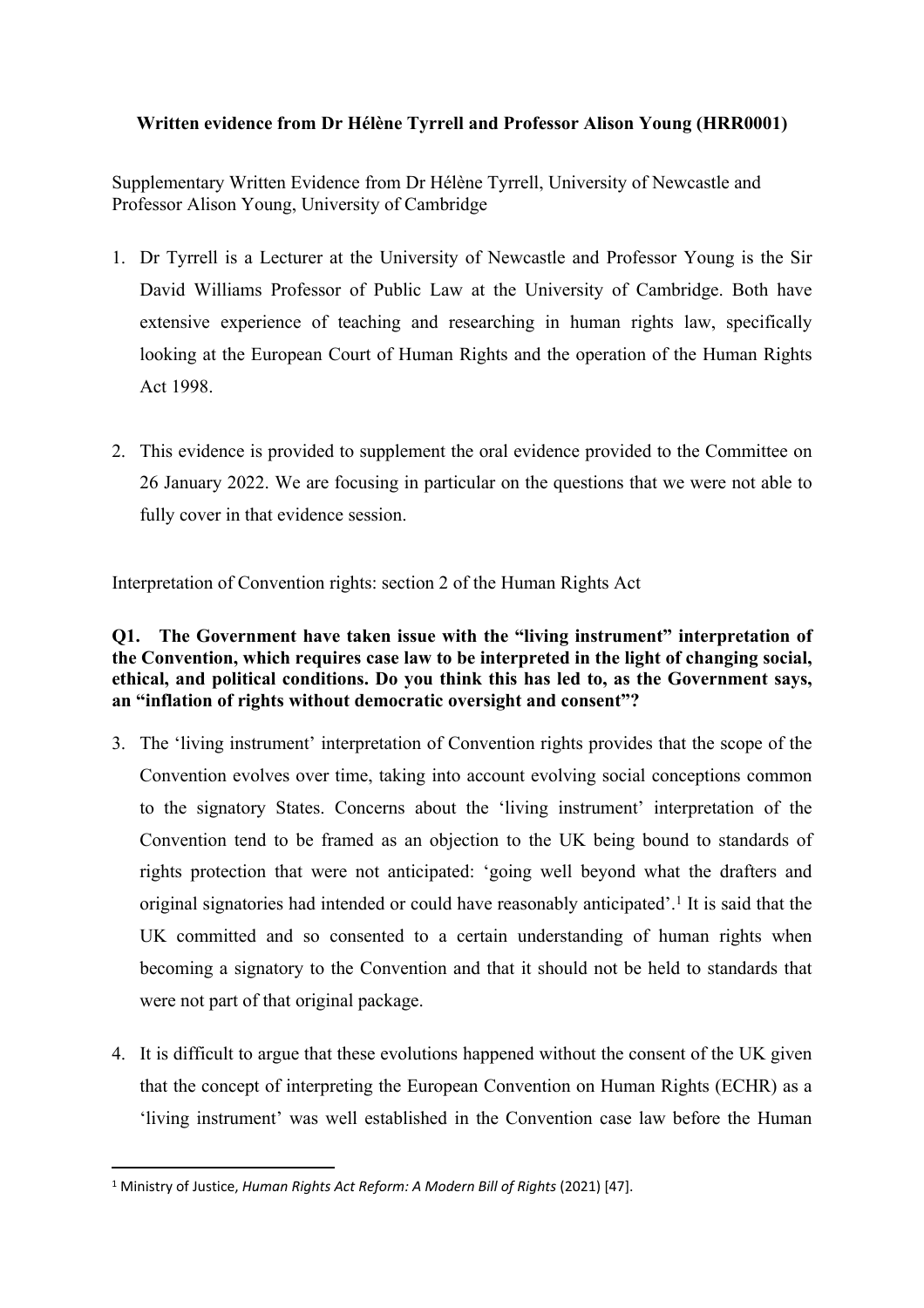Rights Act 1998 was passed. The concept could even be said to predate the Convention.<sup>2</sup> As the Government's consultation document recognises, the European Court of Human Rights (Strasbourg court) first made explicit reference to the Convention as 'a living instrument' in the 1970s, in a case about corporal punishment to which the UK was a party.<sup>3</sup> A few years later, in another case to which the UK was a party,<sup>4</sup> the doctrine was applied in a case concerning the prohibition of homosexuality in Northern Ireland.

- 5. Further, the Government has indicated that it does not intend to withdraw from the ECHR. Remaining signatory to the ECHR necessarily implies consenting to the living instrument interpretation of Convention rights, as a matter of international law, since the doctrine is operated by the international court. An evolutive interpretation to treaty interpretation is also in keeping with the general rules of interpretation set out in the Vienna Convention on the Law of Treaties 1969 ('the Vienna Convention'). Article 31 of the Vienna Convention provides that an international treaty should be interpreted in accordance with the ordinary meaning … in their context and in light of its object and purpose'.<sup>5</sup>
- 6. The idea that this doctrine has inflated rights without 'democratic oversight' may relate to the fact that states are taken to have consented to the living instrument interpretation of the Convention and that these interpretations are a product of an apparently undemocratic judicial body.<sup>6</sup> Other arguments relate to the way that the 'expansion' of rights take effect in domestic law through the interpretative powers that the Human Rights Act 1998 (HRA) gives courts. In taking into account the development of Strasbourg jurisprudence according to section 2 Human Rights Act 1998, UK courts might conclude that a legislative provision is now incompatible with the Convention where it may not have been at an earlier time. According to section 3 HRA, courts may proceed to read that

<sup>&</sup>lt;sup>2</sup> In the early 20<sup>th</sup> Century, the Judicial Committee of the Privy Council described the Canadian Constitution as 'a living tree capable of growth and development': *Edwards v AG of Canada* [1930] AC 124.

<sup>3</sup> *Tyrer v United Kingdom* (1978) 2 EHRR 1 [31].

<sup>4</sup> *Dudgeon v United Kingdom* (1982) 4 EHHR 149.

<sup>5</sup> Vienna Convention on the Law of Treaties 1969, Article 31(1). Article 31(3) adds that subsequent agreements between the parties regarding the interpretation of the treaty or any subsequent practice in the application of the treaty which establishes the agreement of the parties regarding its interpretation should also be taken into account.

<sup>6</sup> See e.g. Lord Hoffmann, 'The Universality of Human Rights', Judicial Studies Board Annual Lecture, 19 March 2009 (subsequently published at (2009) 125 Law Quarterly Review 416), arguing that the Strasbourg Court lacks 'constitutional legitimacy' as a result of the imbalance in judicial appointments and the process by which judges are elected.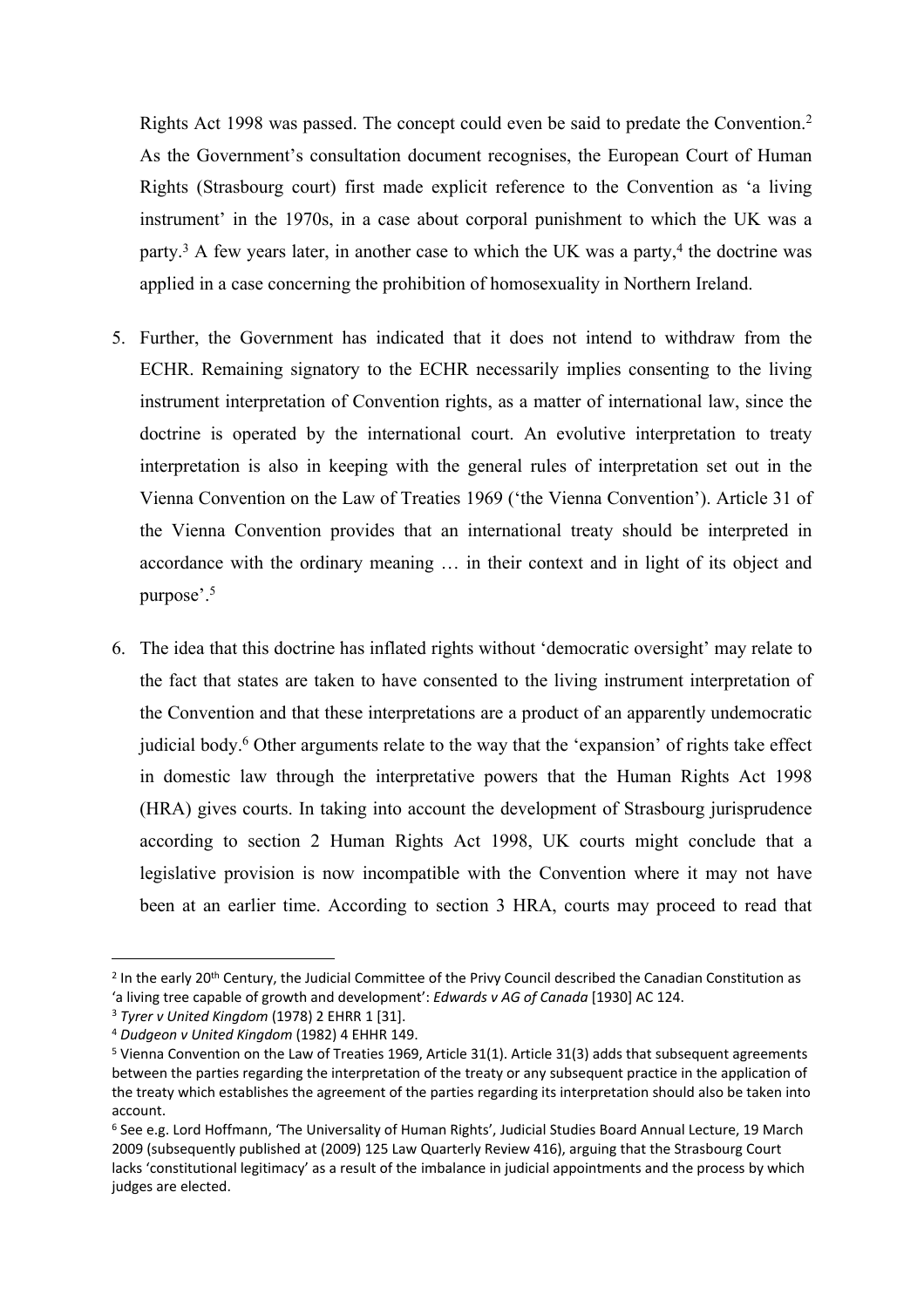legislative provision to render it compatible with the Convention. Thus sections 2 and 3 may effect changes in domestic law, based on the 'living instrument' principle of interpretation, without 'democratic oversight'. The argument comes undone when it is recalled that Parliament itself instructed the courts to operate in this manner, by enacting the HRA. Further, cases concerning the expansion of rights tend also to be cases that attract a margin of appreciation. Domestic courts have been mindful of their institutional competence in such cases, giving weight to democratic deliberation.<sup>7</sup>

- 7. It remains possible for Parliament to legislate in a way that is incompatible with Convention rights. Parliament can also 'correct' what the courts have done through legislation. For example, amendments to the offence of wilful obstruction of the highway in the Police, Crime, Sentencing and Courts Bill address some difficulties of policing protests arising from the judicial interpretation of s137 Highways Act 1980 in the *Ziegler* case.<sup>8</sup> It is possible to conceive ways to assist Parliament with democratic deliberations when concerns about domestic judicial determinations or adverse Strasbourg judgments arise (discussed further in Q2(a) below).
- 8. Finally, an arrangement which seeks to maintain membership of the ECHR while instructing domestic courts to resist following or anticipating the evolution of Convention rights would cultivate ever greater disparity between the UK and Strasbourg, make it more difficult for victims of Convention violations to access remedies in domestic courts, and make adverse Strasbourg judgments more likely.

# **(a) Do you think the application of the margin of appreciation has been applied in a way that provides sufficient respect to the unique constitutional and legal traditions of the UK when giving effect to Convention rights?**

9. The margin of appreciation is a doctrine of the Strasbourg court. The doctrine affords a degree of latitude to states in how they protect Convention rights. It is a doctrine which recognises and gives force to the principle of subsidiarity, recognising that the primary

<sup>7</sup> *R (Elan-Cane) v Secretary of State for the Home Department* [2021] UKSC 56, discussed below. See also *R (Z) v Hackney London Borough Council* [2020] UKSC 40; *R (Chester) v Secretary of State for Justice; McGeoch v The Lord President of the Council and another (Scotland)* [2013] UKSC 63; [2014] AC 271: the Supreme Court recognised the incompatibility of the blanket ban on prisoner voting but was reluctant to make a declaration of incompatibility in part because the matter was under review in Parliament.

<sup>8</sup> *Director of Public Prosecutions v Ziegler and others* [2021] UKSC 23, [2021] 3 WLR 179.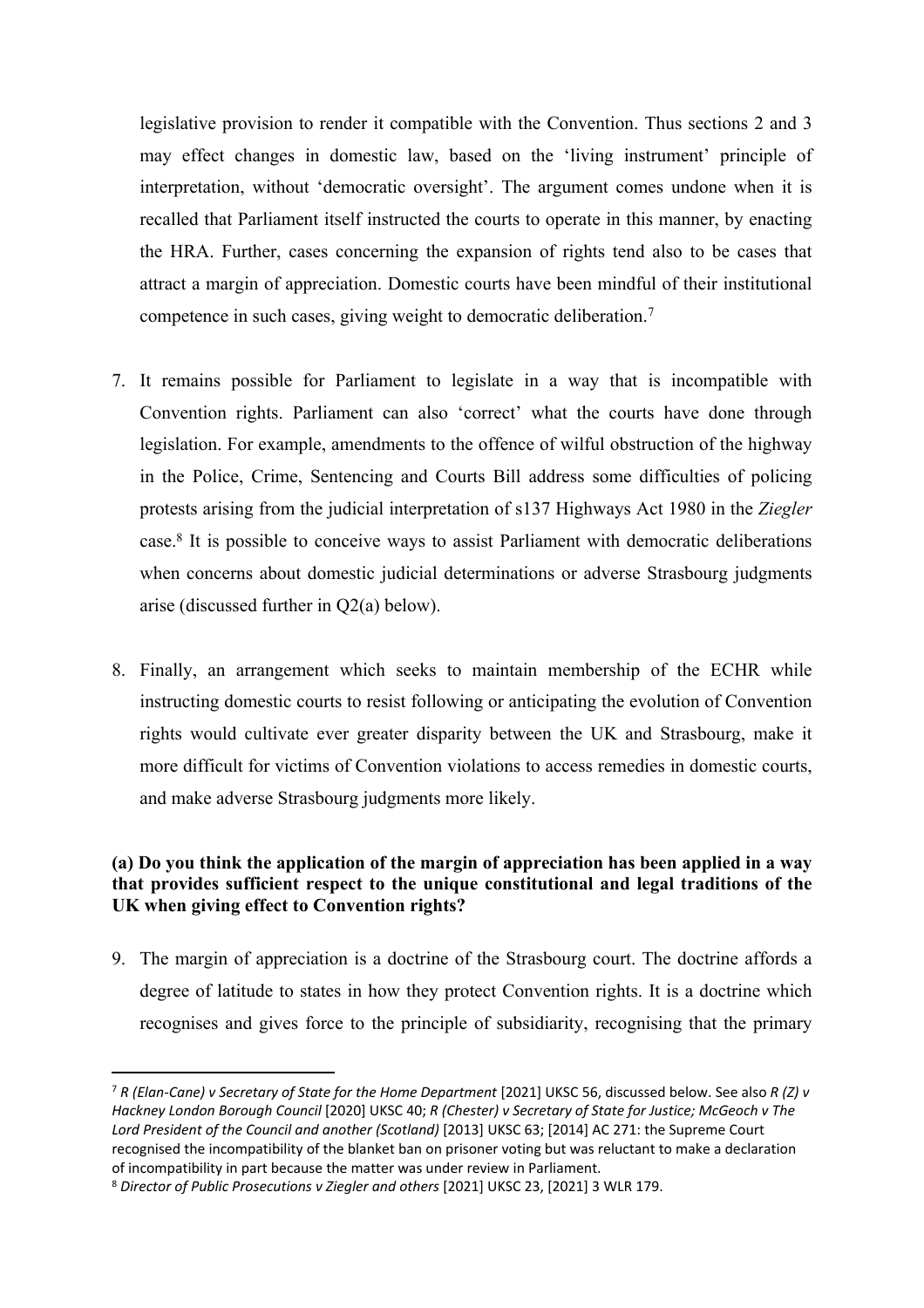responsibility for the protection of Convention rights lies with the states party to the Convention and respecting the fact that different states will give effect to Convention rights according to their own cultural, social, and legal traditions.

- 10. The Strasbourg court is generous with the margin of appreciation and a number of cases make clear that it has been applied in a way that respects the constitutional and legal traditions of the UK. A useful example is *Animal Defenders International,*<sup>9</sup> concerning a ban on political advertising. The Strasbourg court attached considerable weight to what it called 'exacting and pertinent reviews' by both parliamentary and judicial bodies in the UK,<sup>10</sup> finding that the broadcasting ban did not constitute a violation of Convention rights even though the margin of appreciation was very narrow.
- 11. The generosity with which the doctrine is applied is sometimes obscured by the noise around cases where there has been an adverse finding against the UK despite a margin of appreciation. The prisoner voting saga is an example. The political and media reception of *Hirst v UK* might have given the impression that the Strasbourg court had declared any ban on prisoner voting incompatible with Convention rights. It was the indiscriminate nature of a blanket ban that was the problem: 'a general, automatic and indiscriminate restriction on a vitally important Convention right must be seen as falling outside any acceptable margin of appreciation, however wide that margin might be'.<sup>11</sup> This is made more obvious by the fact that a very small change, granting the vote to an estimated 100 or so offenders released on temporary licence, was eventually taken to comply.<sup>12</sup>
- 12. A related but different question surrounds the way that domestic courts decide cases where the Strasbourg court affords, or would be likely to afford, the UK a margin of appreciation. Where the issue would be likely to fall within the margin of appreciation, the concern is that the HRA permits domestic courts to interpret and apply Convention rights to go further than that the Strasbourg court. The well-known example is the *Re G* case,<sup>13</sup> concerning whether unmarried couples in Northern Ireland could be excluded from consideration for adoption. The House of Lords was prepared to find that a

<sup>9</sup> *Animal Defenders International v UK* (2013) 57 EHRR 21.

<sup>10</sup> ibid [115]-[116].

<sup>11</sup> *Hirst v UK (No 2)* (2005) ECHR 681 [82].

<sup>12</sup> Council of Europe, Committee of Ministers 1324th meeting, 7 September 2018.

<sup>13</sup> *Re G (Adoption: Unmarried Couple)* [2008] UKHL 38; [2009] 1 AC 173.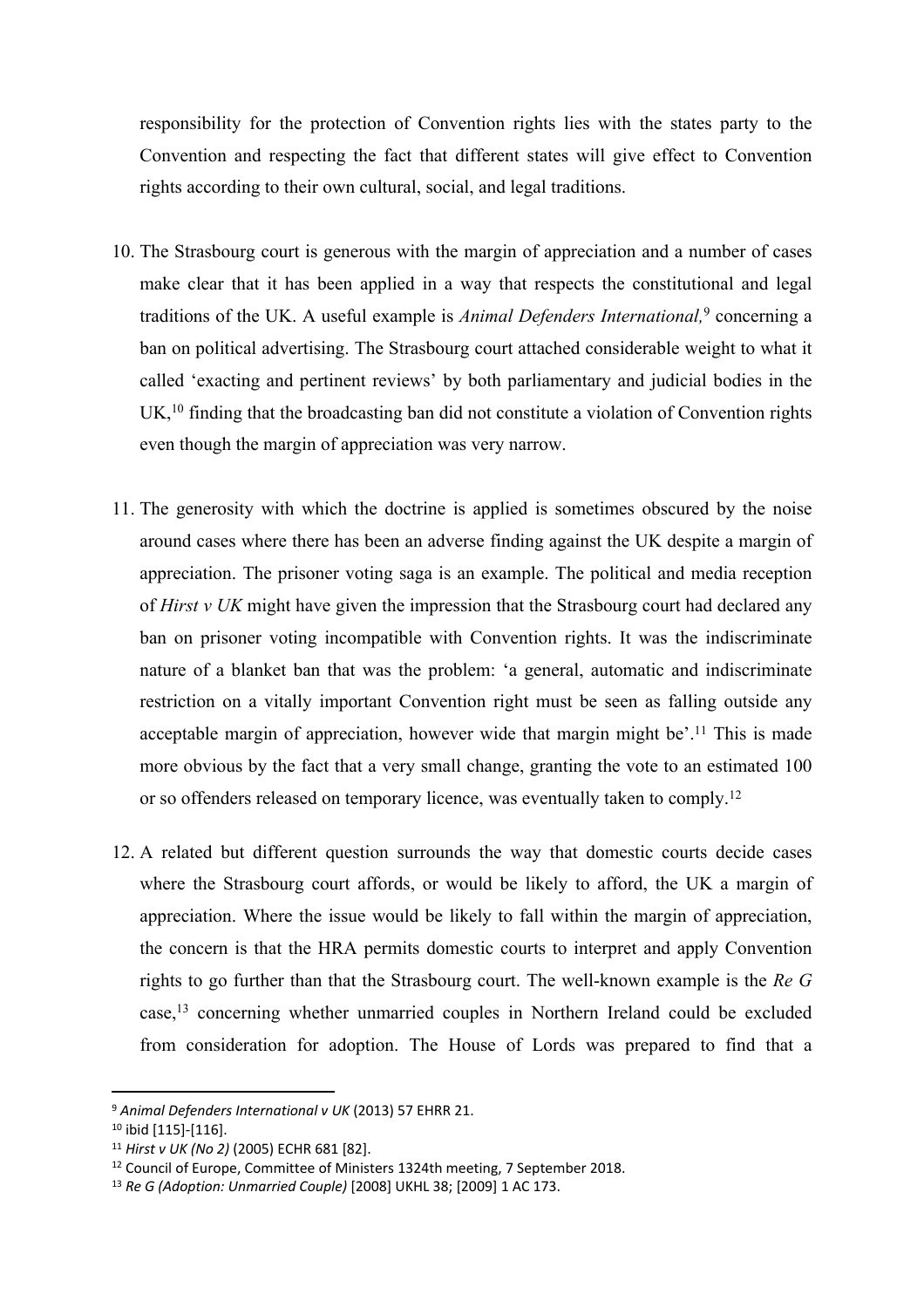Convention right had been violated, even though the decision to ban adoption by unmarried couples could have fallen within the margin of appreciation (at that time). This approach to the margin of appreciation seemed to influence later cases. The obvious example is *Nicklinson*,<sup>14</sup> concerning the legality of assisted suicide. The point would fall within the margin of appreciation, but a majority of the judges felt it was within the jurisdiction of the court to decide whether the law was or was not compatible with the Convention rights recognised by UK law and that it was in principle open to the court to make a declaration of incompatibility (although only 2 of the 5 would have actually made the declaration). More recent examples suggest that the Supreme Court is settling on a more conservative approach. *Elan-Cane* concerned whether being required to declare gender as either male (M) or female (F) in UK Passports was compatible with the Convention.<sup>15</sup> The Supreme Court held that it was and evidenced a more cautious attitude to the idea that domestic courts could find a violation of the convention where a matter would be likely to fall within the margin of appreciation.

# **Q2. Would the Government's draft clauses amending section 2 impact the UK's obligation to give effect to and abide by the final judgments of the Strasbourg court in Article 46(1) of the Convention?**

- 13. The obligation in Article 46 is on the state. It means that a judgment of the Strasbourg court in a case to which the UK is a party is binding on the UK. Section 2 HRA is a provision of domestic law, passed by the domestic legislature, which directs domestic courts to take relevant jurisprudence of the Strasbourg court into account. Thus section 2 has no bearing on the international obligation. However, while a domestic UK court adjudicating in litigation about a domestic 'Convention right' is not bound by a decision of the Strasbourg court, domestic courts are able to play a part in discharging the Article 46 obligation by following or critically engaging with Strasbourg judgments against the UK.
- 14. Although the draft clauses amending section 2 make explicit that there is no requirement to follow Strasbourg jurisprudence, both options accept that courts may take such cases into account and would do so where the jurisprudence is 'relevant'. Difficulties may arise

<sup>14</sup> *R (Nicklinson) v Ministry of Justice (CNK Alliance Ltd intervening)* [2014] UKSC 38; [2015] AC 657

<sup>15</sup> *R (Elan-Cane) v Secretary of State for the Home Department* [2021] UKSC 56.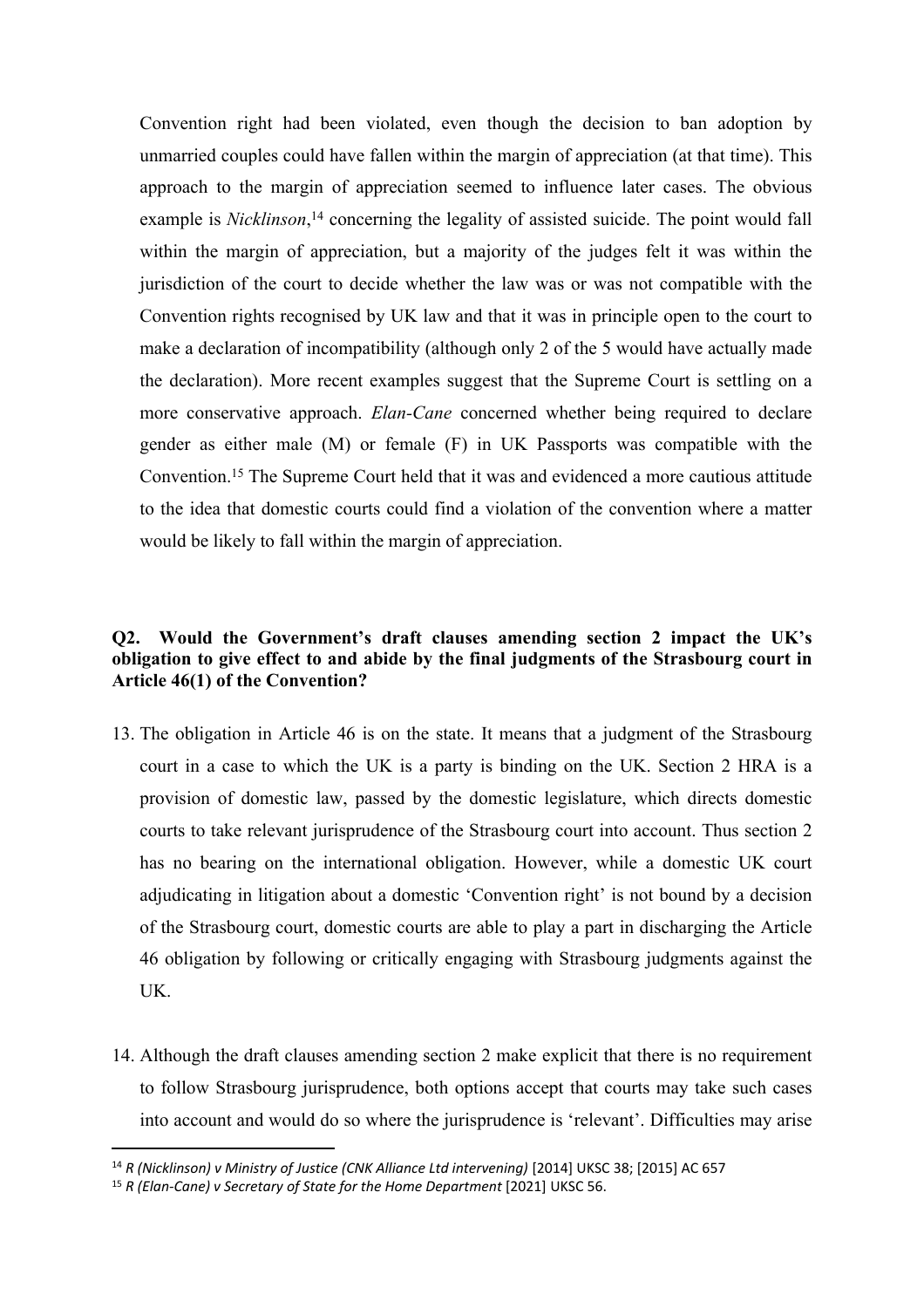if courts are required to specifically pay attention to the wording of the Convention and the Travaux Préparatoires (the proposed option 2) which may provide a different interpretation of a Convention right than the interpretation found in the relevant judgment of the Strasbourg court. The result of directing UK courts to prioritise these materials over a judgment specifically addressed to the UK could be to place the UK in breach of its obligations under Article 46.

# **(a) The Government is also proposing changes to how the UK Government involves Parliament in responding to adverse Strasbourg judgments generally. It would seek to have a better system for informing Parliament of adverse judgments and would potentially organise motions within Parliament. Do you think the process is in need of reform? If so, how? How could such a system be devised without offending Article IX Bill of Rights 1689?**

- 15. Parliament could be more involved in democratic deliberations in relation to adverse Strasbourg judgments but also in relation to potential adverse judgments and the result of domestic judicial deliberations where incompatibilities between UK law and Convention rights have been identified.
- 16. Adverse Strasbourg judgments are already considered by the Joint Committee on Human Rights (JCHR) which makes a valuable contribution through legislative scrutiny of Bills and remedial orders, as well as the publication of thematic reports. There may be scope to create more regular debates on JCHR reports and to extend the remit of the Committee to enable it to propose motions for debate.
- 17. In addition to debates that are reactive to adverse Strasbourg judgments, there may be value in establishing regular prospective debates in relation to developments in the Strasbourg jurisprudence which could indicate incompatibility between UK law and the ECHR. As the JCHR has previously suggested,<sup>16</sup> there could be more systematic democratic consideration of Strasbourg judgments finding Convention violations by other States. This may create the opportunity for democratic leadership on matters of compatibility, enabling Parliament to pre-empt future adverse Strasbourg judgments through legislation or through the mere fact of democratic deliberation. As the Independent Human Rights Act Review (IHRAR) report noted, Parliamentary discussion

<sup>&</sup>lt;sup>16</sup> Joint Committee on Human Rights, 'Enhancing Parliament's role in relation to human rights judgments' (2010) <https://publications.parliament.uk/pa/jt200910/jtselect/jtrights/85/85.pdf>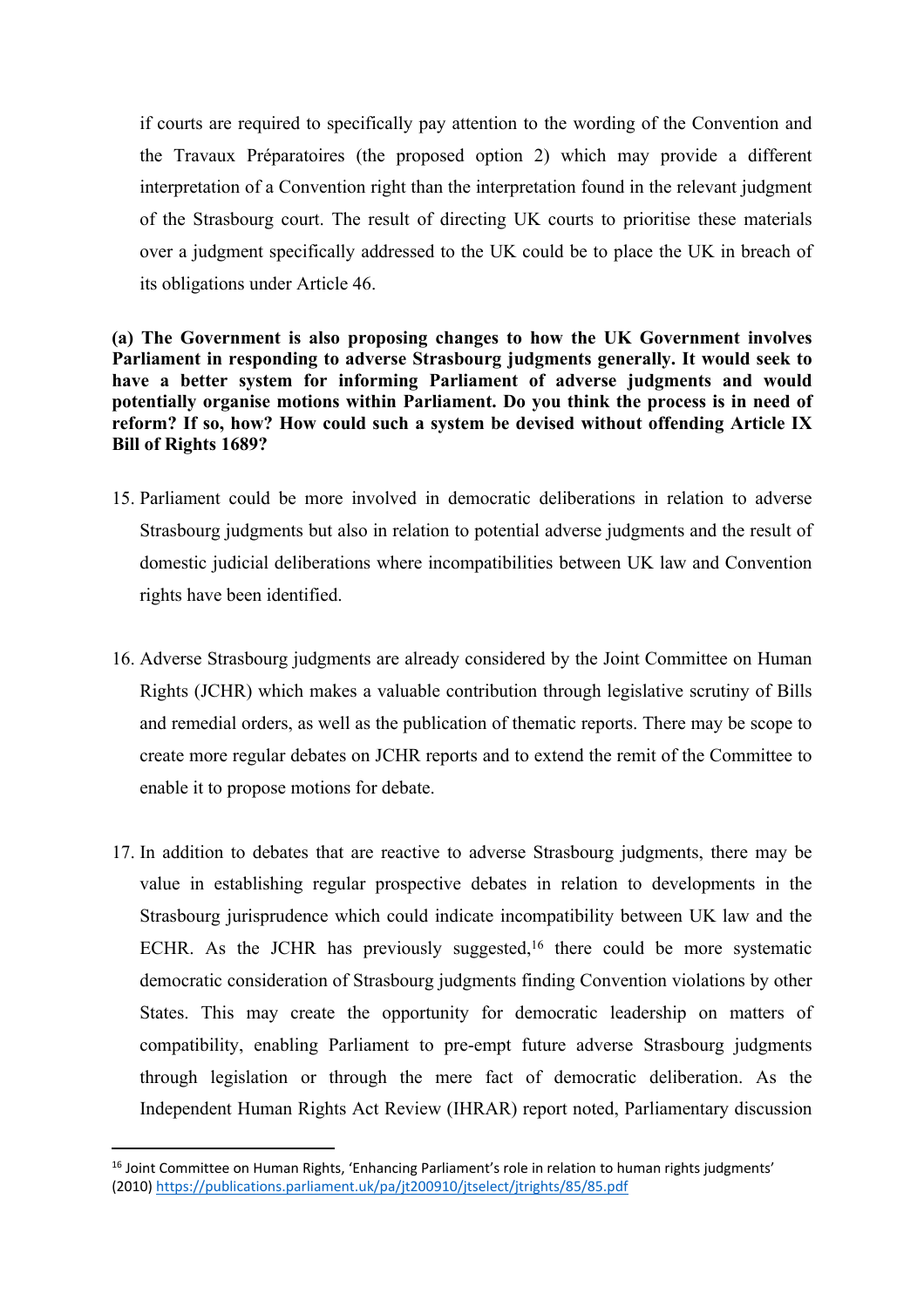about the application of Convention rights can play an important role in helping the Strasbourg court to determine the appropriate margin of appreciation to be afforded to the UK and, consequentially, may help to avoid adverse Strasbourg judgments. This is because the Strasbourg court feels able to review debates in the UK Parliament (unlike domestic courts which are constrained by parliamentary privilege and the prohibition on questioning or impeaching parliamentary proceedings under Article IX Bill of Rights). *Animal Defenders International* is again a useful example: the Grand Chamber of the European Court of Human Rights examined the quality of parliamentary pre-legislative scrutiny and attached 'considerable weight' to the reviews conducted by the UK Parliament when judging the proportionality of the UK's legislative prohibition on political advertising.<sup>17</sup>

- 18. Parliament could also be given greater opportunity to consider the result of domestic judicial deliberations where incompatibilities between UK law and Convention rights have been identified. These measures could help to address concerns about constitutional imbalance resulting from the operation of the HRA. The Ministry of Justice database of declarations of incompatibility and reports published by the JCHR have played a valuable part in creating transparency around the Government's response to section 4 declarations. This could be supported by the recommendations made in the IHRAR report for increased transparency and record keeping in relation to judgments where section 3 has been used to read and give effect to legislation in a manner that is compatible with Convention rights. The creation of a database of section 3 judgments could support legislative scrutiny of judicial determinations and facilitate parliament in 'correcting' judicial interpretations of legislation where necessary.
- 19. Article IX Bill of Rights would not be offended unless there was an expectation of courts reviewing parliamentary deliberations. UK courts can and do take into account the fact of prior or prospective parliamentary consideration on matters of Convention compatibility. This may influence the degree of weight given to Parliament's assessment when applying the test of proportionality. However, courts are not able to review or make judgments about the accuracy or cogency of legislative discussion.<sup>18</sup> Greater parliamentary involvement in responding to adverse Strasbourg judgments may therefore provide

<sup>17</sup> *Animal Defenders International v UK* (2013) 57 EHRR 21 [114]-[116].

<sup>18</sup> *R (SC and CB) v Secretary of State for Work and Pensions* [2021] UKSC 26.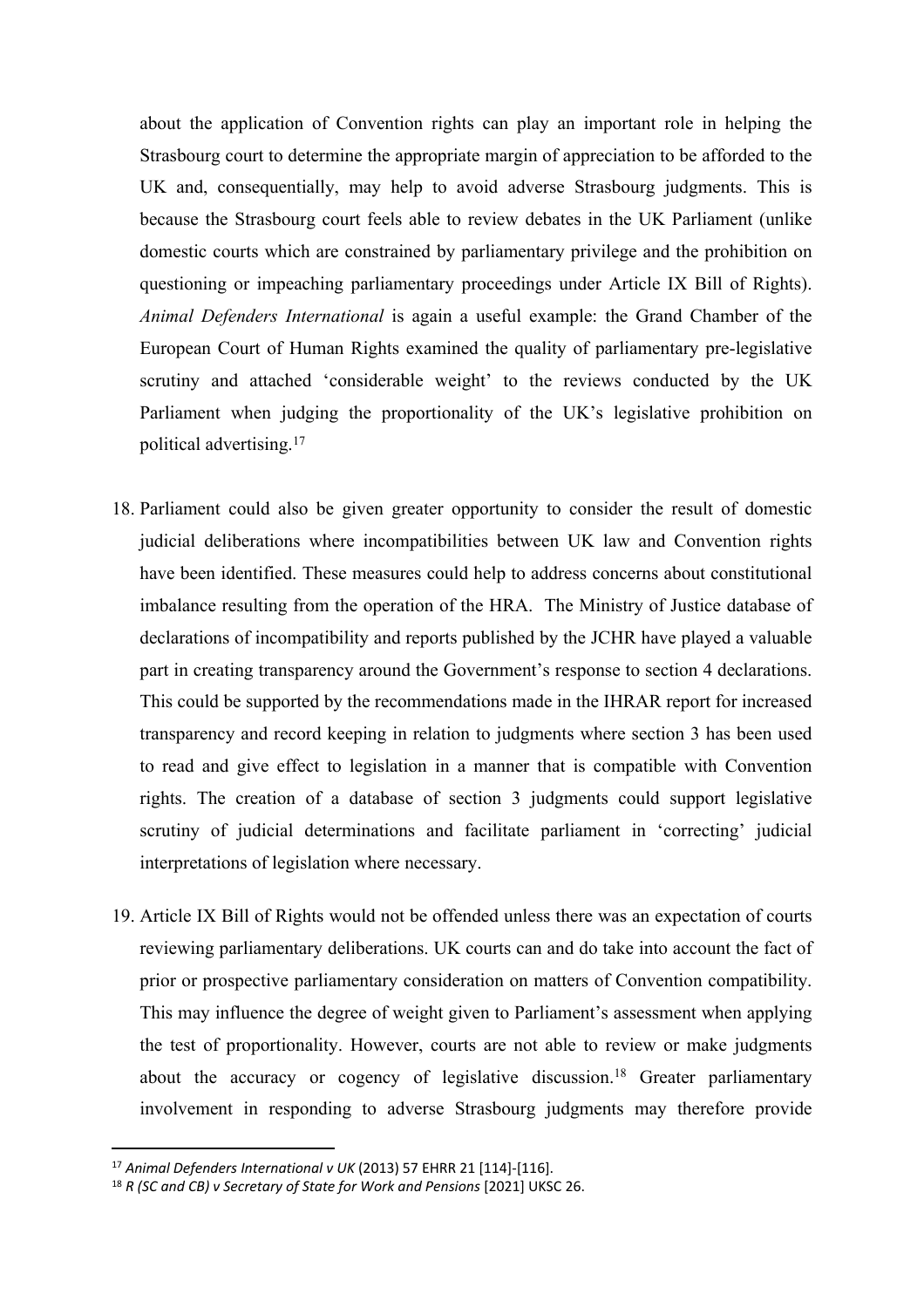evidence about legislative deliberations but would neither inform nor supplant the courts' own assessments on questions of compatibility.

The Position of the Supreme Court

**Q3. The IHRAR Panel considered, but did not recommend, clarifying in statute matters that fall outside the institutional competence of the UK courts – however the Government is seeking views on this proposal. Do you think there is a case for replacing the doctrine of judicial restraint with a statute clarifying matters that would fall outside the institutional competence of the UK courts? What would be the risks and unintended consequences of such an approach?**

- 20. We do not think that there is cause for replacing the doctrine of judicial restraint with a statute intended to clarify matters that would fall outside the institutional competence of the court. We are concerned that it would be difficult, if not impossible, to provide a specific account of those areas that would provide greater or sufficient clarity. Moreover, providing a new statute risks giving rise to greater legal uncertainty. Furthermore, an unintended consequence of this legislation is that it could upset the delicate constitutional balance in the United Kingdom through which we aim to uphold the sovereignty of Parliament and the rule of law.
- 21. It is very difficult to provide a precise list of every issue that falls outside of the competence of the courts. Current law tends to rely on a series of principles to draw this distinction. First, issues are considered beyond the competence of the courts when there are no rules of domestic law governing that subject. For example, UK courts will not determine the legality of acts of foreign states,<sup>19</sup> or of international treaties that have not been incorporated into UK law.<sup>20</sup> These issues are non-justiciable as they are not regulated by UK law. In a similar manner, UK courts have also recognised that some issues are regulated by politics as opposed to law, and so are non-justiciable. The distribution of honours by the Monarch, for example, is non-justiciable as an honour is a gift from the Monarch.<sup>21</sup> The decision is not determined by legal principles. Similarly,

<sup>19</sup> *Belhaj v Straw* [2017] UKSC 3 and "*Maduro Board" of the Central Bank of Venezuela v "Guaidó Board" of the Central Bank of Venezuela* [2021] UKSC 57.

<sup>20</sup> *Rayner (JH) (Mincing Lane) Ltd v Department of Trade and Industry* [1990] 2 AC 418. See also, more recently, *SC*.

<sup>21</sup> *Graham Nassau Gordon Senior-Milne v Advocate General for Scotland* [2020] CSIH 39; '[W]e are of opinion that the decision of the Queen to grant or withhold an honour cannot be the subject of judicial review, in view of its fundamentally discretionary nature.',[20]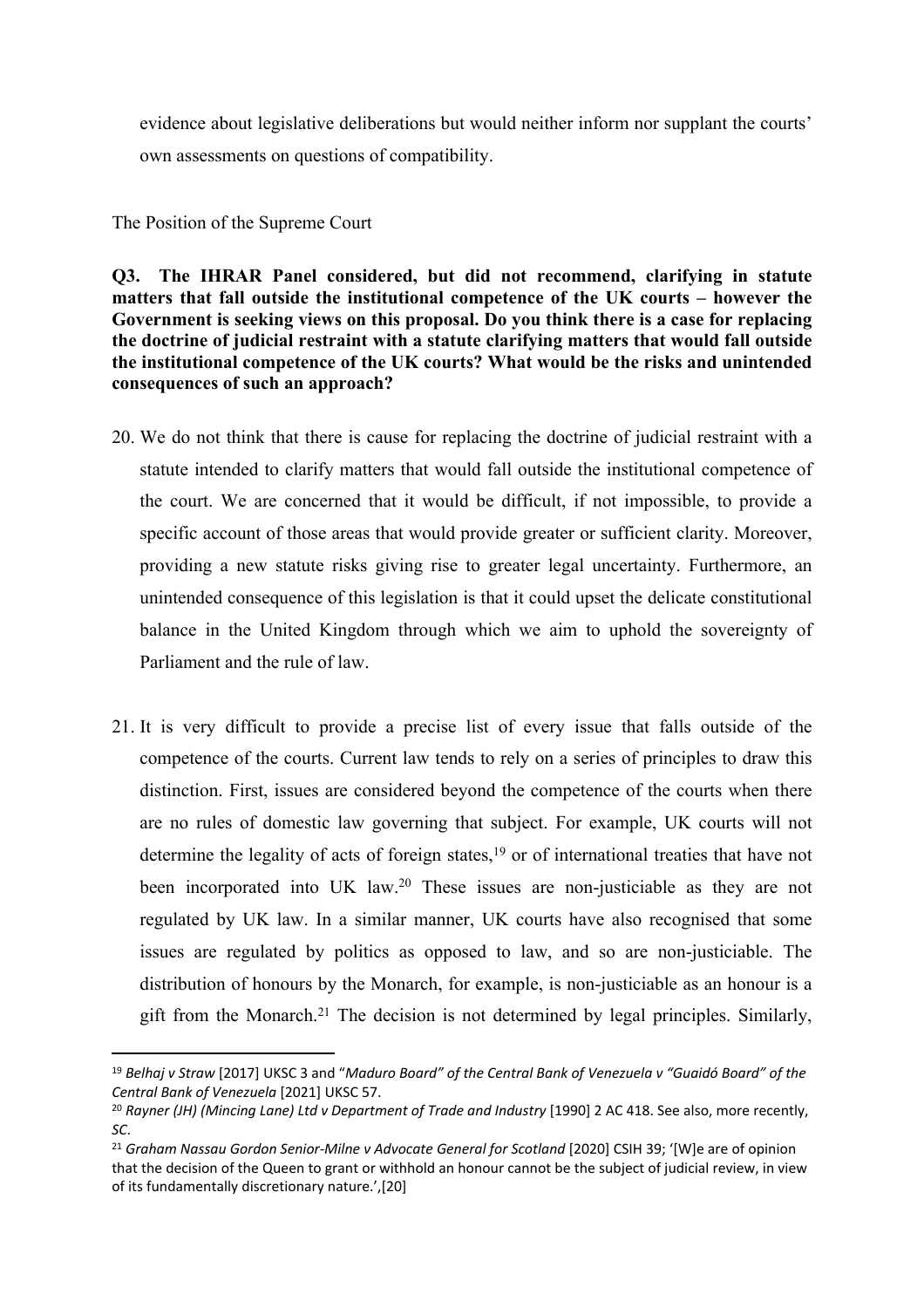courts recognise that constitutional conventions are distinct from law and cannot be enforced by courts.<sup>22</sup>

- 22. Second, issues may be non-justiciable because to render them justiciable would undermine constitutional principles or the inter-institutional respect that underpins the UK constitutional settlement. One example is Article IX Bill of Rights 1689, which makes clear that courts may not question proceedings in Parliament. This recognises the importance of democracy and ensures freedom of speech within Parliament. This and other examples of parliamentary privilege recognise the need for Parliament to regulate its own affairs. If courts were allowed to trespass too greatly into areas within the exclusive cognisance of Parliament, the balance of power may be tipped in favour of courts, who may then be able to curtail Parliament's powers. However, this principle also recognises that MPs are not above criminal law.<sup>23</sup>
- 23. A more comprehensive piece of legislation that aimed to list areas that were beyond the competence of the court  $-$  i.e. that were non-justiciable  $-$  could take one of two forms. First, it could provide a set of principles to help determine areas that should be beyond the jurisdiction of the court. It is likely that any such legislation would replicate current principles. Whilst this codification may provide some legal certainty, it may also give rise to uncertainty as courts determine whether any new legislation is intended to change the interpretation of these principles, or whether new legislation merely intends to codify the existing law. This potential for legal uncertainty may give rise to more litigation on these issues, which would undermine the Government's aim of ensuring that administrative departments are able to achieve their policy objectives without having to waste time and money dealing with what may ultimately be frivolous human rights claims.
- 24. Second, the legislation could aim to provide a specific list of issues that were nonjusticiable. However, it may be difficult to provide a comprehensive list of these areas. There is a risk that any detailed list would be over or under inclusive. Further problems may arise as regards areas that were not included on a list of non-justiciable issues, but which were similar to issues that had been specifically designated as non-justiciable – and vice-versa. Either legislative option is likely to increase legal uncertainty and potential litigation, at least in the short-run.

<sup>22</sup> *R (Miller) v Prime Minister; Cherry v Advocate General for Scotland* [2019] UKSC 41, [2020] AC 373.

<sup>23</sup> *R v Chaytor* [2010] UKSC 52, [2011] 1 AC 684.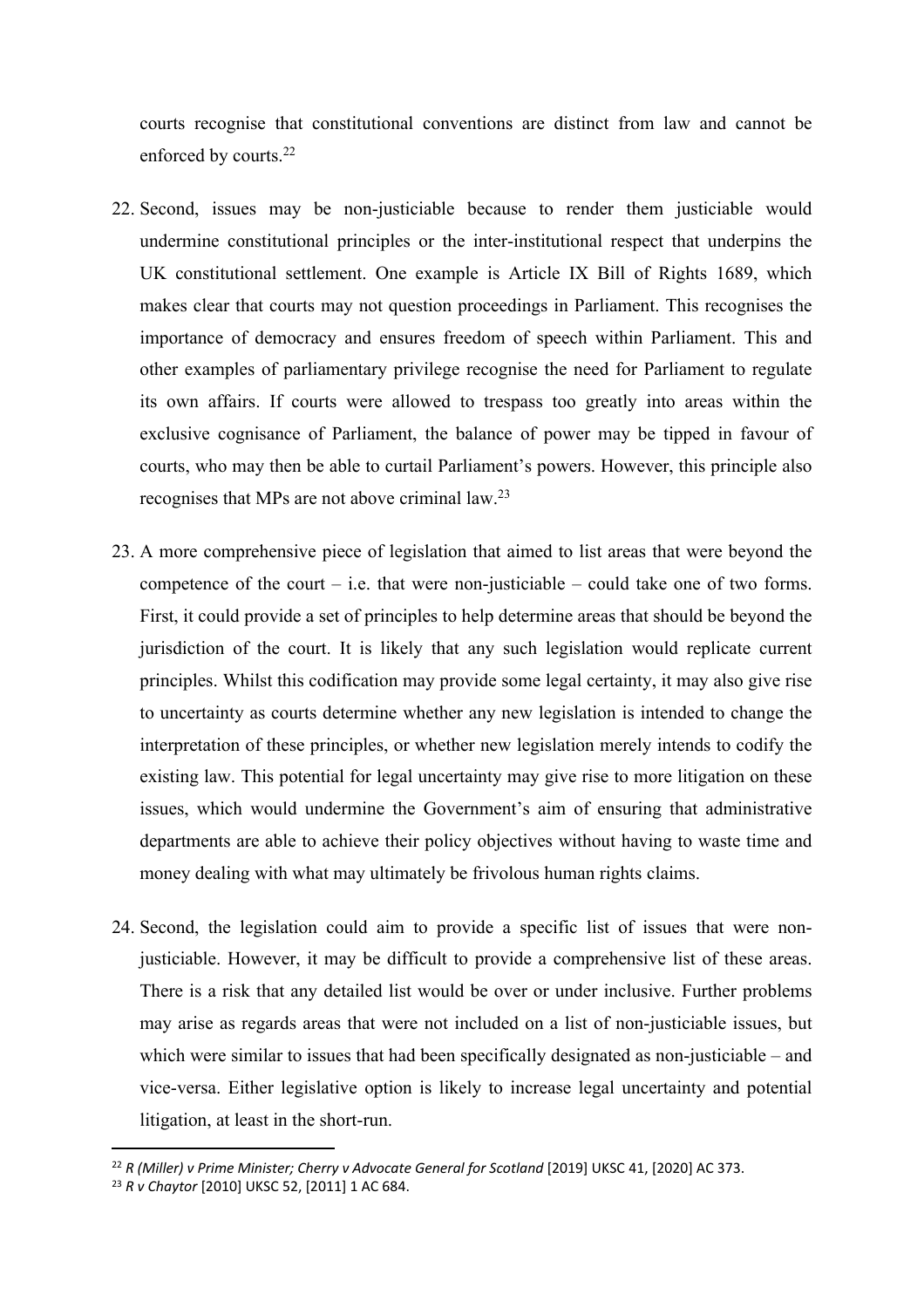- 25. In addition to legal uncertainty, to create a specific list of non-justiciable subject matters runs contrary to recent legal developments and runs the risk of undermining the protection of the rule of law. Courts are sensitive to the separation of powers and to the proper scope of their jurisdiction. This can be illustrated not only through the recognition of non-justiciable issues, but also through the exercise of deference when determining the law. For example, while recognising that it is justiciable for courts to determine whether legislation regulating socio-economic rights has breached human rights, UK courts will exercise deference when making this determination.<sup>24</sup>
- 26. Non-justiciability and deference function in different ways. When an issue is nonjusticiable, courts recognise that the matter is one that is not governed by UK law and so is not suited to the courts. When courts exercise deference, they recognise that an issue is suitable to be determined by the courts but there are also reasons to grant a wider area of discretion to the executive or legislature, for example because this matter also deals with complex social or economic issues.
- 27. It is not clear whether any proposed legislation would aim to codify, or determine, areas that are currently recognised as non-justiciable, or whether it would specify areas that are justiciable. A further possibility is including and designating matters about which the courts exercise deference as beyond the institutional competence of the court. The latter runs the risk of transferring issues that the court currently regards as justiciable into those that are not justiciable, with consequences for the rule of law and a potential diminution in the legal protection of human rights. This may also give rise to further uncertainty as courts may regard this as an ouster clause – a clause that effective removes judicial review from an area that was previously reviewed by the courts. Courts interpret ouster clauses narrowly to uphold the rule of law.<sup>25</sup>
- 28. There is a further possible unintended consequence of legislation designed to provide an account of issues that are beyond the competence of the court. The UK is almost unique in the world as it does not have a codified constitution. It relies on a principle of parliamentary sovereignty, which means that Acts of Parliament are recognised as the

<sup>24</sup> *R (SC and CB) v Secretary of State for Work and Pensions* [2021] UKSC 26.

<sup>25</sup> *Anisminic v Foreign Compensation Commission* [1969] 2 AC 147; *R (Privacy International) v Investigatory Powers Tribunal* [2019] UKSC 22.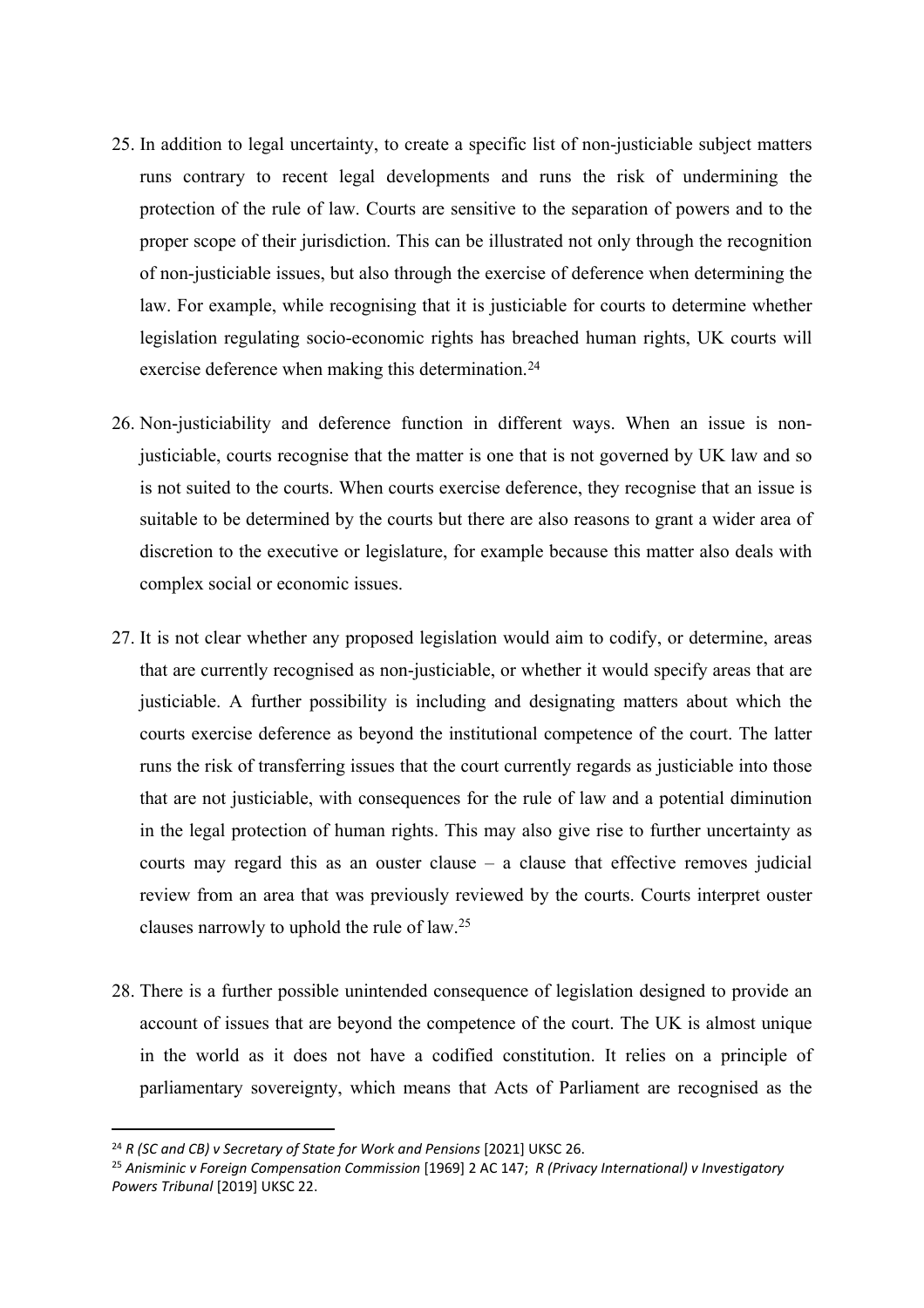highest form of law in the UK. The UK constitution also recognises the rule of law as a constitutional principle.<sup>26</sup> The balance between these two fundamental principles is maintained through inter-institutional comity. Each institution respects its own constitutional role and that of the other institutions of government. As discussed above, parliamentary privileges can be understood in this manner, limiting the constitutional powers of the court in order to protect the constitutional role of the legislature. Legislation which aims to provide a comprehensive list of areas that are unsuited for the courts may upset this delicate constitutional balance. This imbalance would be exacerbated if such legislation were to empower Ministers to add issues to the list of those considered unsuitable for the courts, tipping the balance of power away from the legislature towards the executive.

The relationship between the UK Courts and Parliament: sections 3 and 4 of the Human Rights Act

# **Q4. Has the obligation in section 3, which requires courts to interpret legislation compatibly with Convention rights "so far as it is possible to do so", shifted the role of the judiciary, as the Government states, from "their normal function in the interpretation of legislation into judicial amendment"?**

- 29. The obligation in section 3 HRA requires courts to read legislation in a way that is compatible with Convention rights, where 'possible'. Working out what 'possible' means has been a difficult balance to strike. An interpretation that amounts to re-writing legislation starts to feel like judges taking on the role of the legislature, while being overly restrained risks frustrating the aim of section 3 and leaving victims of rights violations without remedy. Section 3 created a strong interpretative obligation but does not extend to judicial amendment.
- 30. It is true that the first two decades of HRA jurisprudence make clear that judges consider themselves under a strong obligation to try and construe legislation to achieve compatibility with the Convention.<sup>27</sup> It is also true that  $R v A$  was illustrative of a radical

<sup>26</sup> Constitutional Reform Act 2005, section 1.

<sup>27</sup> *R (L) v Commissioner of Police of the Metropolis* [2009] UKSC 3; [2010] 1 AC 410 [74] (Lord Neuberger): courts are 'bound to try, if possible, to construe legislation in such a way as to achieve compatibility with the Convention'; *Ghaidan v Godin-Mendoza* [2004] UKHL 30; [2004] 2 AC 557 [50] (Lord Steyn): There is a 'strong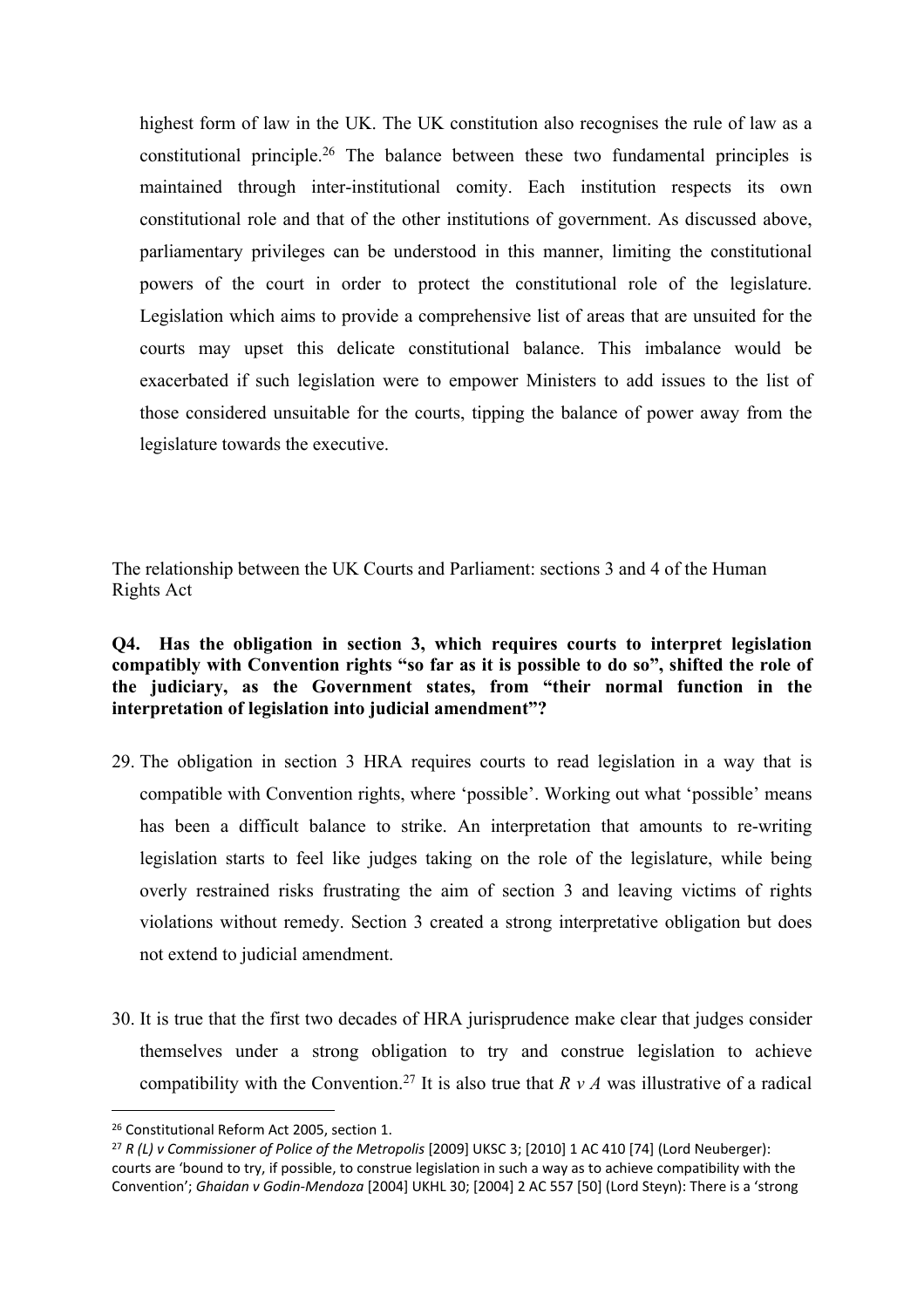application of section 3, but the case does not represent the current approach to section 3. Even the government consultation document acknowledges that this was the 'high-point' of the so-called expansive approach to section 3.<sup>28</sup>

- 31. Much of the judicial discussion of section 3 revolves around respecting the boundary between judicial interpretation and legislation. The courts recognised early on that the HRA 'reserves the amendment of primary legislation to Parliament'.<sup>29</sup> In later cases the judges have clarified that section 3 could not be used where a Convention compliant interpretation would 'violate a cardinal principle of the legislation', be 'incompatible with the underlying thrust of the legislation', <sup>30</sup> or 'call for legislative deliberation'.<sup>31</sup>
- 32. The government proposals imply that when courts stretch legislative language to make it compatible with Convention rights, that they do so contrary to the will of the government. In reality, an interpretative solution via section 3 is often made with the agreement from government counsel.<sup>32</sup>
- 33. Judges do not come to their decisions on these points in a vacuum. There was an interesting use of section 3 in a recent case decided in the Administrative Court: *Vanriel and Tumi*. <sup>33</sup> Two victims of the Windrush scandal had secured the right to stay in the UK long term but were denied citizenship on the basis that The British Nationality Act required people applying for citizenship to have been physically in the UK on the exact date five years before their application and there was no discretion to waive this 5-year rule. The judge found that the lack of discretion or flexibility was incompatible with their Convention rights and that it was possible to use section 3 to read and interpret the offending provision as if it contained a discretion to disapply the 5-year rule in cases such as theirs. That would appear to be a recent example of a judge apparently re-writing legislation under section 3 but even this seems much less radical when it is recalled that the five-year rule was about to be amended in the Nationality and Borders Bill.

rebuttable presumption' in favour of an interpretation consistent with Convention rights.

<sup>28</sup> Ministry of Justice, *Human Rights Act Reform: A Modern Bill of Rights* (2021) [118].

<sup>29</sup> *Re S* [2002] UKHL 10 [40] (Lord Nicholls)

<sup>30</sup> *Ghaidan v Godin-Mendoza* [2004] UKHL 30; [2004] 2 AC 557 [121] (Lord Rodger).

<sup>&</sup>lt;sup>31</sup> ibid [33] (Lord Nicholls).

<sup>32</sup> e.g. *Principal Reporter v K and others (Scotland)* [2010] UKSC 56; [2011] 1 WLR 18.

<sup>33</sup> *R (Vanriel and Tumi) v Secretary of State for the Home Department* [2021] EWHC 3415 (Admin).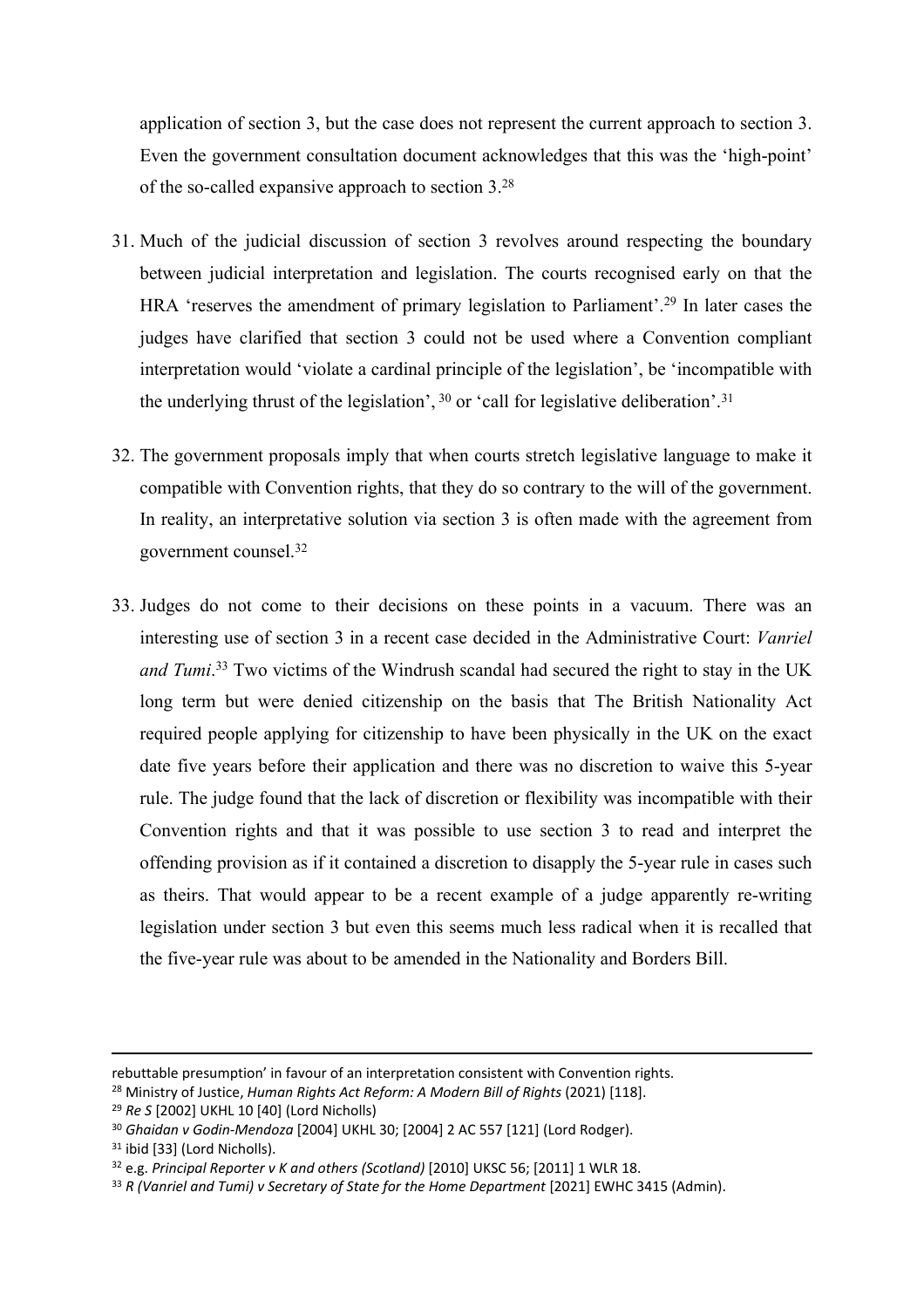# **Q5. The courts are currently able to quash secondary legislation that can't be read compatibly with Convention rights. Should they be limited to making declarations of incompatibility in those circumstances – a possibility raised in the Government consultation?**

- 34. We do not agree that courts should be limited to making declarations of incompatibility in respect of secondary legislation that cannot be read compatibly with Convention rights. The proposal risks removing an important check on executive power, is likely to dilute the protection of rights, and may create inconsistencies which are difficult to justify.
- 35. The problem to be inferred by the government's suggested change to the treatment of secondary legislation may be illusory. Despite the volume of secondary legislation, there are not actually many successful challenges to delegated legislation based on the HRA.<sup>34</sup> Even if courts do find secondary legislation to be incompatible with the Convention, it is not necessarily the case that a quashing order always follows. A quashing order is a discretionary power and courts already can and do sometimes choose to make a declaratory order in respect of secondary legislation, leaving it to the government to exercise judgement about the best way to respond.<sup>35</sup>
- 36. The proposed change also risks upsetting the balance of powers between the institutions of state by removing an important check on executive power. If Parliament delegates to the executive the authority to make legislation, it is an uncontroversial role of the courts to supervise the exercise of that delegated authority and to be able to constrain the executive to their proper jurisdiction where they purport to exceed it. Judicial supervision is especially important where there is limited opportunity for legislative scrutiny. A large body of secondary legislation is made each year and is subject to much less scrutiny than primary legislation and, as Tomlinson et al have put it, 'the scrutiny a piece of delegated legislation receives when it is judicially reviewed is not infrequently the first substantial scrutiny it has ever received, and almost always the most rigorous scrutiny'.<sup>36</sup> The

<sup>34</sup> J. Tomlinson, L. Graham and A. Sinclair, 'Does judicial review of delegated legislation under the Human Rights Act 1998 unduly interfere with executive law-making?', *U.K. Const. L. Blog* (22nd Feb. 2021) (available at https://ukconstitutionallaw.org/))

<sup>35</sup> E.g. *R (TD) v Secretary of State for Work and Pensions* [2020] EWCA Civ 618.

<sup>&</sup>lt;sup>36</sup> J. Tomlinson, L. Graham and A. Sinclair, 'Does judicial review of delegated legislation under the Human Rights Act 1998 unduly interfere with executive law-making?', *U.K. Const. L. Blog* (22nd Feb. 2021) (available at https://ukconstitutionallaw.org/))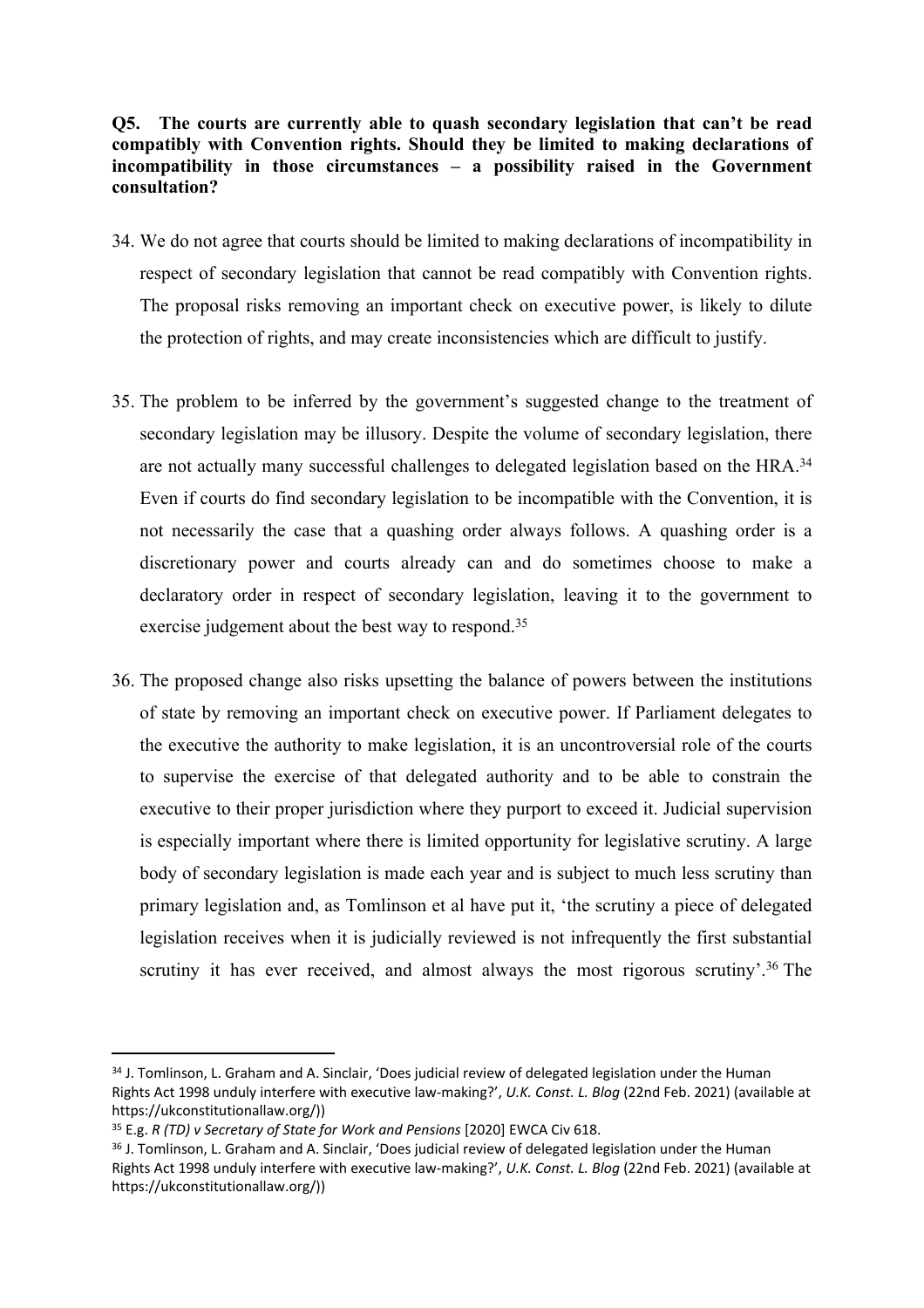difference between the scrutiny given to primary and secondary legislation makes it difficult to justify enforcing a more deferential approach in respect of latter.

- 37. Limiting courts to declarations of incompatibility in respect of secondary legislation would also forcibly reduce the ability of domestic courts to provide immediate remedies for violations of Convention rights. A declaration of incompatibility is discretionary in its effect. It triggers a power, rather than a duty, for a government minister to amend incompatible legislation. Further, unless and until declarations of incompatibility are treated as binding obligations, the Strasbourg court has held that the declaration of incompatibility is not an effective remedy.<sup>37</sup>
- 38. Limiting courts to making a declaration of incompatibility in respect of secondary legislation would create inconsistency. It would be a strange outcome if secondary legislating violating human rights could not be quashed while secondary legislation which runs into unlawfulness based on ordinary public law principles could be. In this eventuality, the courts may be open to hearing challenges in relation to relevant secondary legislation based on ordinary public law principles and the courts have generally been rigorous in their review of secondary legislation which would assume the power to diminish the scope of fundamental rights. The obvious example is *Ahmed v HM Treasury*, <sup>38</sup> concerning asset freezing measures, in which the Supreme Court concluded that the statutory instrument that had the effect of significantly curtailing the human rights of affected individuals was beyond the powers of the 'parent' Act of Parliament.
- 39. Limiting courts to declarations of incompatibility in respect of secondary legislation would also risk creating troubling disparities between Westminster and the devolved nations. Any legislation passed by a devolved legislature which is not compatible with the Convention can be quashed on the basis that it is not within the competence of that body to create such law.<sup>39</sup> Restricting courts to a declaration of incompatibility in respect of secondary legislation would augment the status of secondary legislation made by Ministers in Westminster above legislation passed by the devolved legislatures.

<sup>37</sup> *Burden and Burden v United Kingdom* App no 13378/05 (ECtHR, 12 December 2006) [37]*.*

<sup>38</sup> *Ahmed v HM Treasury* [2010] UKSC 2; [2010] 2 AC 534.

<sup>39</sup> Scotland Act 1998, s28(2)(d); Government of Wales Act 2006, s94(6)(c); Northern Ireland Act 1998, s6(2)(c).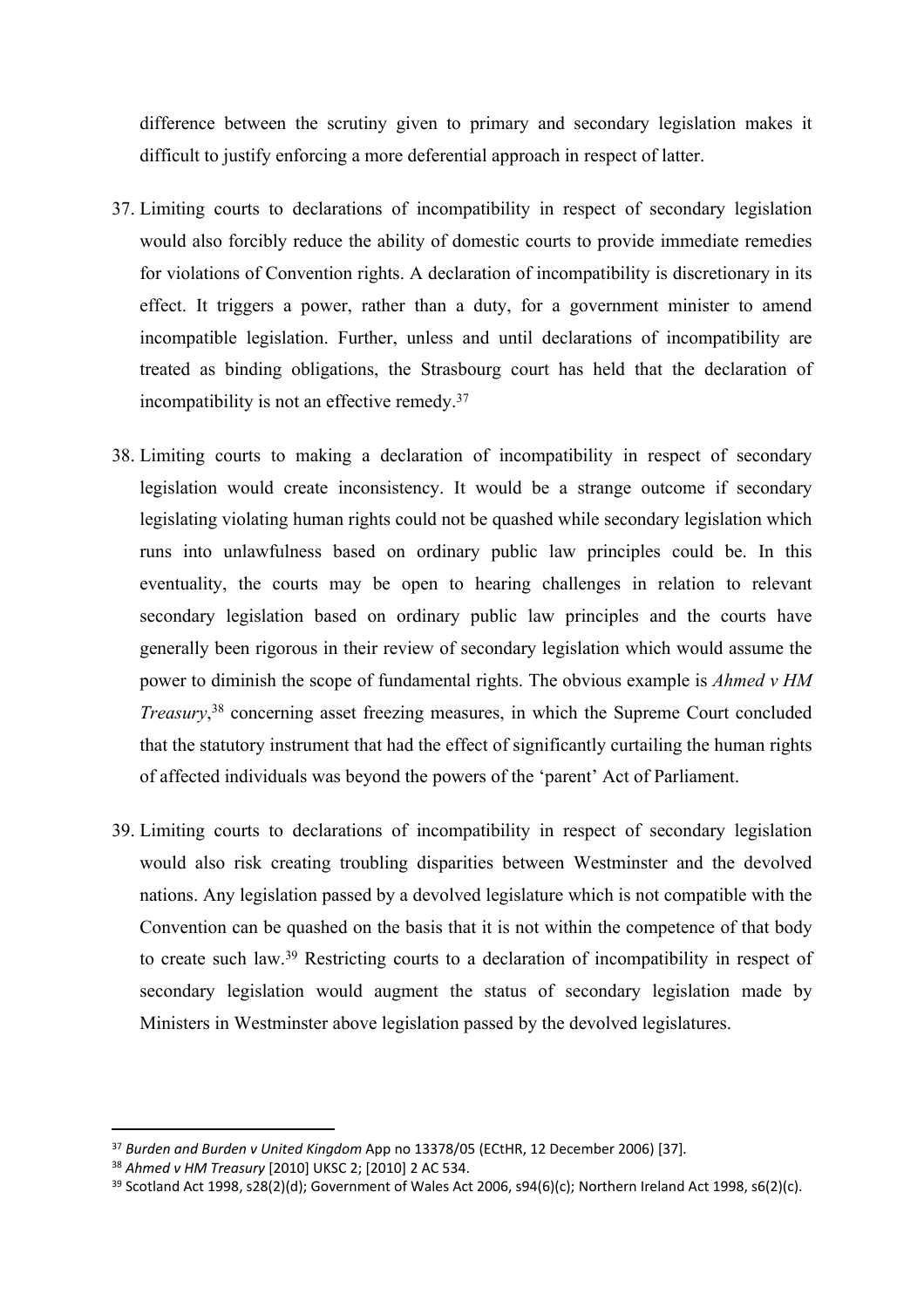- 40. Finally, the proposal may have unintended consequences for the declaration scheme as a whole. A declaration of incompatibility is a discretionary remedy. A court is free to decline to make a declaration even where an incompatibility is identified. The legislature is also free to ignore any declarations that are made. Yet, while parliamentarians do not consider themselves bound to respond to declarations of incompatibility, the evidence suggests that considerable weight is given to these judicial determinations.<sup>40</sup> It could be argued that the weight of a declaration of incompatibility comes in part from the potential for judicial restraint.<sup>41</sup> Making declarations of incompatibility the only remedy available for secondary legislation that is incompatible with Convention rights might make resort to declarations of incompatibility more automatic and may dilute the impact of declarations of incompatibility where made.
- 41. It is important to recognise, however, that quashing delegated legislation may give rise to further consequences for third parties who have relied on the delegated legislation, as well as public bodies who may have exercised discretionary powers granted to them by delegated legislation. Courts are sensitive to these issues, taking this into account when exercising their discretion as to the appropriate remedy for unlawful delegated legislation. Courts will sometimes issue a declaratory order rather than quashing delegated legislation.<sup>42</sup> Moreover, courts recognise that, whilst a general measure – such as delegated legislation – may be unlawful, this does not mean that a specific measure applying that general measure is also unlawful. For example, if rules give rise to systemic unfairness, it may still be possible for a specific application of that rule to have been fair in the circumstances. Where this is the case, the court has concluded that quashing a general measure need not automatically render individual measures applying that general measure to also be quashed. <sup>43</sup> A better means of dealing with these issues, therefore, would be to reinforce the remedial discretion of the court, perhaps by clarifying the ability of courts to issue suspended and prospective only quashing orders.

<sup>&</sup>lt;sup>40</sup> Jeff King, 'Parliament's Role following Declarations of Incompatibility under the Human Rights Act' in Hayley Hooper, Murray Hunt, and Paul Yowell (eds.), *Parliaments and Human Rights* (Hart 2015).

<sup>41</sup> Conall Mallory and Helene Tyrrell, 'Discretionary Space and Declarations of Incompatibility' (2021) 32(3) Kings Law Journal 466.

<sup>42</sup> *R (Tigere) v Secretary of State for Business, Education and Skills* [2015] UKSC 57, [2015] 1 WLR 3820.

<sup>43</sup> *R (TN (Vietnam)) v Secretary of State for the Home Department* [2021] UKSC 41, [2021] 1 WLR 4902.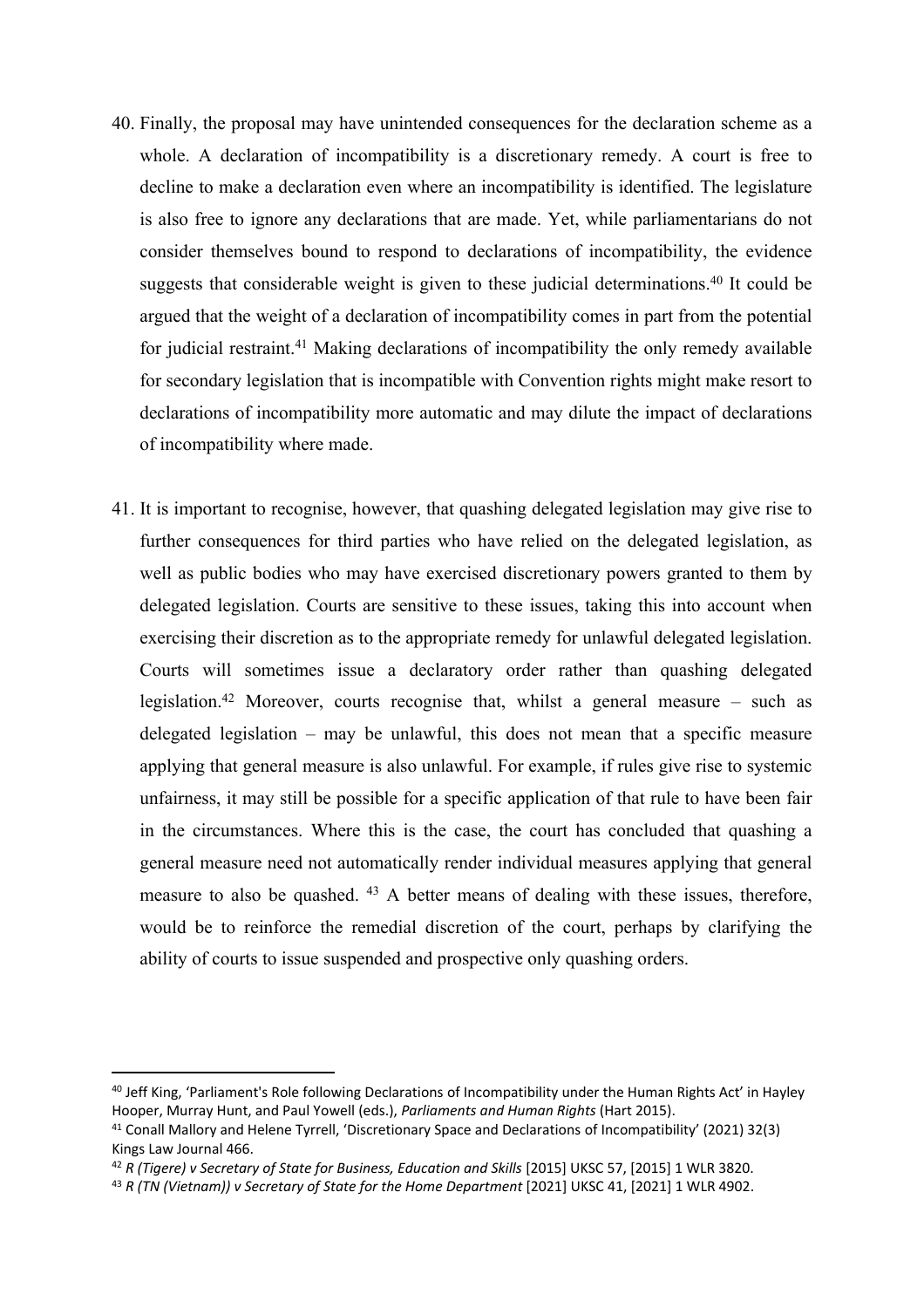# **How would the impact of such a change be affected if section 3 were scrapped or amended as proposed?**

- 42. The section 3 interpretative obligation is an important remedy in respect of secondary legislation. Any change to section 3 must be considered in light of the duty on any public authority to act compatibly with Convention rights. The section 3 interpretative duty is laid upon everyone, not just the courts. There are many laws which are capable of being operated both compatibly and incompatibly and section 3 empowers public authorities to resolve upon Convention compatible interpretations wherever possible (subject to the defence in S6(2)(b) if primary legislation prevents removal of the incompatibility). Removal or dilution of the section 3 interpretative duty may make it more difficult for public authorities to act compatibly with Convention rights and may result in more litigation before the courts.
- 43. For courts, tipping the balance towards declarations of incompatibility and away from Convention compatible interpretations of legislation is likely to mean that people whose Conventions rights have been violated through the operation of some primary or secondary legislative provision will not receive a remedy in domestic courts. That is because the declaration of incompatibility does not actually affect any change (and does not require legislative response) while the interpretive power in section 3 changes the operation of the law and so gives an immediate remedy. In the absence of an ability to construe legislation compatibility with section 3, it would be difficult for courts to avoid resorting to quashing secondary legislation that is incompatible with Convention rights, which may give rise to difficulties for third parties whose actions are regulated by the legislation in question.
- 44. Finally, scrapping section 3 has the potential to generate considerable uncertainty. On a practical level, since s3 interpretations are not followed (or not necessarily followed) by corresponding amendments to legislation, there is the possibility that past interpretations pursuant to section 3 could be subject to reconsideration in new litigation covering the same ground.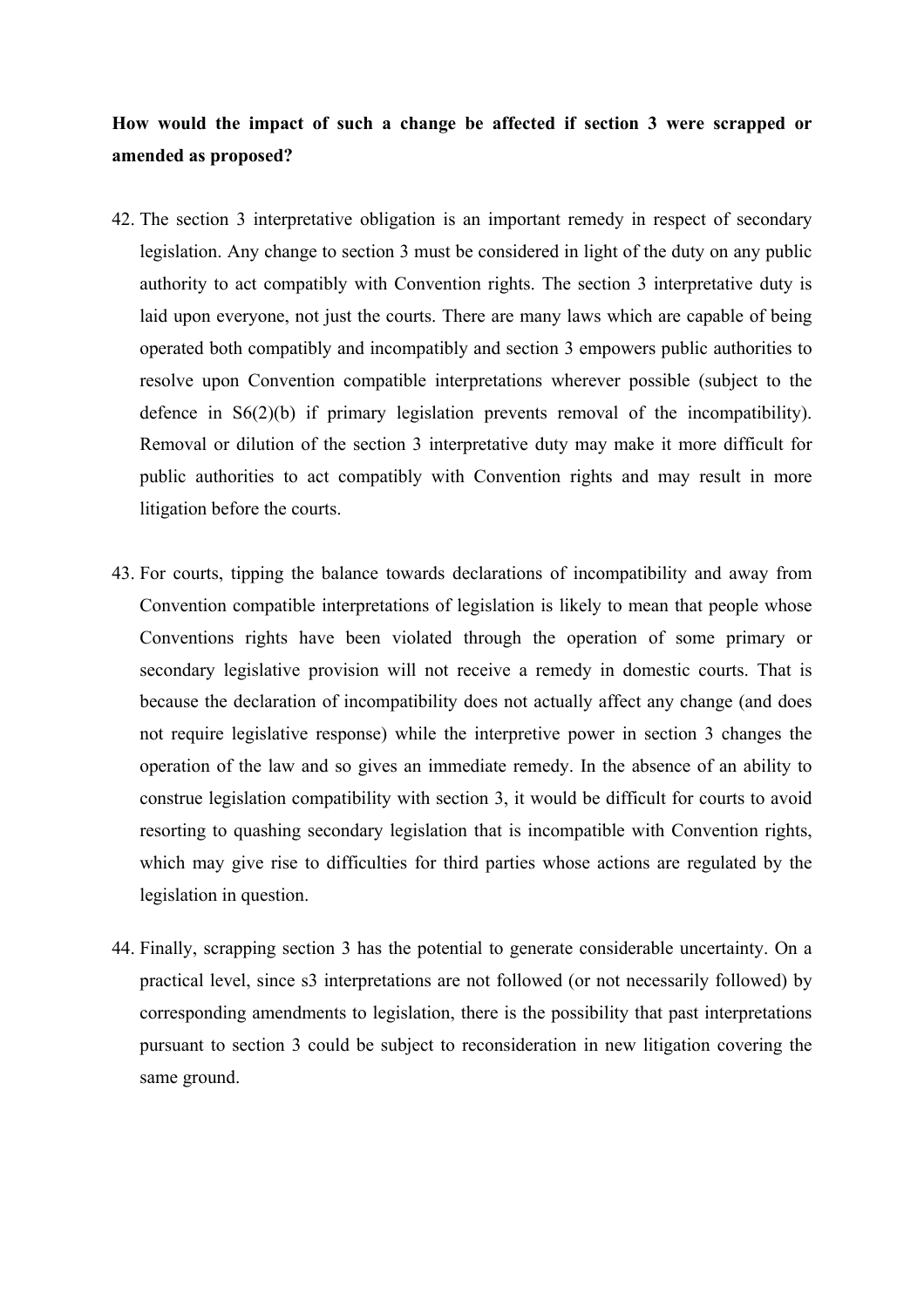The relationship between the UK Courts and Parliament: sections 3 and 4 of the Human Rights Act

# **Q6. The Government has proposed revisiting the obligation on Ministers to make a statement of compatibility under section 19 HRA in respect of Bills they introduce into Parliament. Do you think there is a case for change? What would improve this arrangement?**

- 45. In its consultation exercise, the Government expresses concern as to whether section 19 strikes the 'right constitutional balance between Government and Parliament, particularly in relation to ensuring human rights compatibility whilst also creating the space for innovative policies'.<sup>44</sup> We would argue that any imbalance is currently tipped in favour of the Government and that any modification should be one that enables Parliament to debate human rights issues more effectively when enacting legislation.
- 46. Section 19 requires a Minister to make a statement either as to the compatibility of legislation with Convention rights, or to the effect that, even when the Minister is not in a position to make this statement, the Government nevertheless wishes to proceed with enacting the legislation in question. The operation of this provision within Government can be discerned through the provisions of the 'Guide to Making Legislation' published by the Cabinet Office.<sup>45</sup> The Guide places the responsibility on departmental lawyers to check on a proposed Bill's compatibility with Convention rights. They may also liaise with lawyers in the Ministry of Justice. Information about a Bill's compatibility, or otherwise, with Convention rights is also included in the explanatory memorandum accompanying a Bill and potentially also the legal issues memorandum included with a proposed Bill that is sent to the Parliamentary Business and Legislation Committee (a Cabinet Committee), which determines which proposed Bills will become part of the Government's legislative programme.
- 47. We would argue against making a section 19 statement discretionary as opposed to mandatory. The requirement to make a statement of compatibility ensures that ministerial departments scrutinise potential legislation for Convention-compatibility. This is overseen by the Joint Committee on Human Rights when performing their role of legislative scrutiny. Section 19 does not prevent Ministers from introducing policies

<sup>44</sup> Ministry of Justice, *Human Rights Act Reform: A Modern Bill of Rights* (2021) [261].

<sup>45</sup>https://assets.publishing.service.gov.uk/government/uploads/system/uploads/attachment\_data/file/104856 7/guide-to-making-legislation-2022.pdf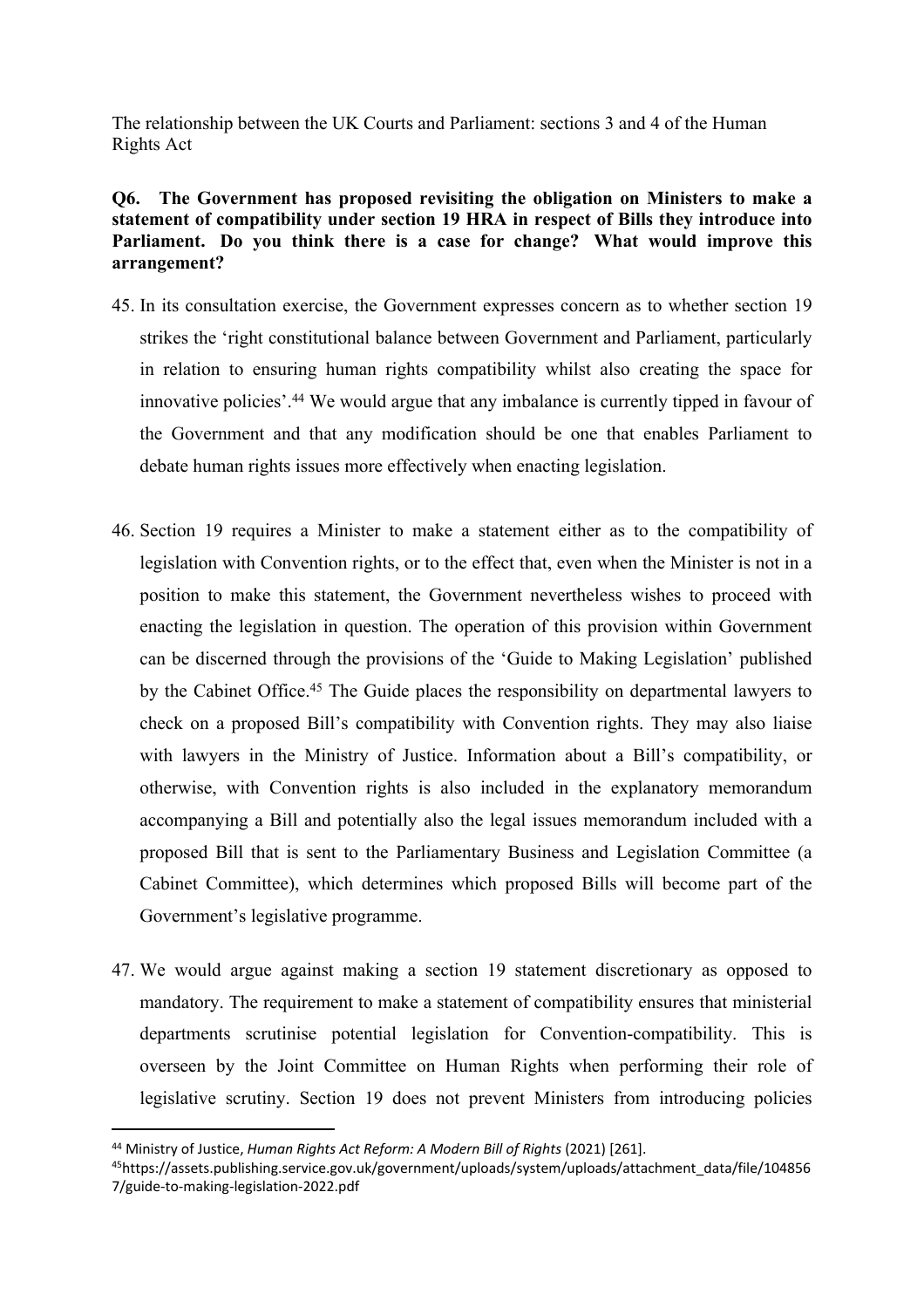which may contravene Convention rights. Rather, it requires human rights scrutiny and ensures that any desire to legislate contrary to Convention rights has been debated and that it has the backing of Parliament. The provision, therefore, already provides sufficient flexibility to create innovative policies.

- 48. However, problems may arise if section 19 is regarded purely as a means of ensuring Convention-compatibility, rather than as a means of facilitating debate as to the best way in which innovative policies can be achieved in a manner that recognises and furthers human rights. This is particularly the case when an issue falls within the margin of appreciation. A check to ensure Convention-compatibility is designed to ensure that legislation does not undermine the minimum level of rights required by the Strasbourg court, rather than encouraging parliamentary deliberation as to the best way of facilitating a protection of human rights which takes account of British values, including those that would provide a stronger protection of rights within a wide margin of appreciation. Thus a focus on legal compatibility may do little to support the development of a human rights culture within Parliament.
- 49. Modifications to section 19 alone might not achieve the objective of facilitating more debates about rights. Rather, this may require modifications to the Standing Orders in the House of Commons that could be used to facilitate more debates on the content of human rights rather than merely focusing on whether proposed legislation is compatible with Convention rights. This may be achieved, for example, by empowering the Joint Committee on Human Rights to propose a motion in Parliament regarding legislative scrutiny of a particular Bill when the Committee recognises that a Bill complies with Convention rights, but where there is a wide margin of appreciation which may provide an opportunity for Parliament to discuss whether there is a desire to provide a stronger protection of a right than the minimum protection provided by the Convention.
- 50. Modifications could also be made to the Cabinet Guide to Making Legislation which could recognise that explanatory memorandums could include accounts not only of Convention compatibility, but also of whether a wide margin of appreciation was afforded to a particular Convention right. This could afford more space for innovative policy making and provide an opportunity for the UK Government and Parliament to focus on a British definition of the right within that margin of appreciation.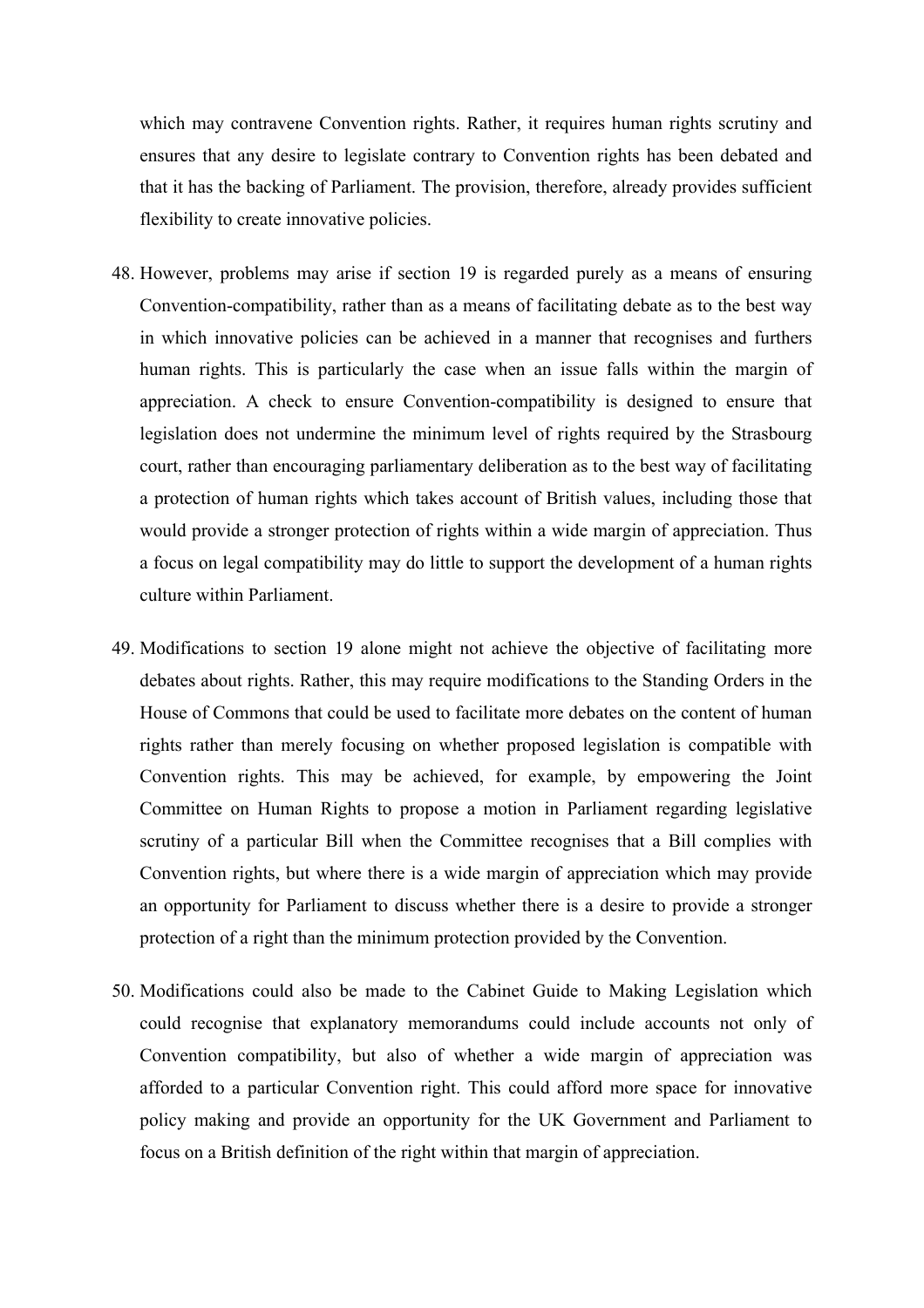#### Proportionality and qualified rights

**Q7. The Government consultation states that "the application of the principle of proportionality by the courts has created considerable uncertainty and impinged on the ability of elected lawmakers to balance individual rights with due respect for the wider public interest." Do you agree with that assessment?**

- 51. Whilst we recognise that the application of the principle of proportionality may not be perfect, we do not think that this has created considerable uncertainty. We are also not of the opinion that this has impinged on the ability of elected lawmakers to balance individual rights with due respect for the public interest.
- 52. The principle of proportionality applies to the non-absolute rights, found in Articles 8 to 11 ECHR, and to Article 14 (preventing discrimination in relation to the application of Convention rights). Proportionality is also used when determining the scope of positive obligations. When applying the test of proportionality, courts apply a four-point test. First, courts determine whether the restriction of the Convention right pursues a legitimate aim. Second, they assess whether the legislation is necessary to achieve this aim. Third, the courts assess whether the legislation is suited to achieve this aim. Finally, in the fourth stage, the courts balance the restriction of the right against this justification.<sup>46</sup>
- 53. When applying this test, courts also use deference, a means of giving weight to the balance made by the government or the legislature when restricting the Convention right. Deference is used to determine how stringently courts apply all four stages of the proportionality test. There are three main situations in which courts will be more deferential to the Government or Parliament. First, courts recognise that the Government and Parliament are better able to balance some rights than the courts. This is the case, for example, with socio-economic rights.<sup>47</sup> Parliament is more able to have regard to a wider range of competing interests that need to be balanced when determining socio-economic issues, whereas courts only see the parties before the court. Second, courts will grant more deference when it recognises that the Government or Parliament have greater expertise than the courts – for example as regards issues of national security. Third,

<sup>46</sup> *Huang v Secretary of State for the Home Department* [2007] 2 AC 167, *Her Majesty's Treasury v Ahmed (No 2)* [2010] UKSC 5.

<sup>47</sup> *R (SC and CB) v Secretary of State for Work and Pensions* [2021] UKSC 26.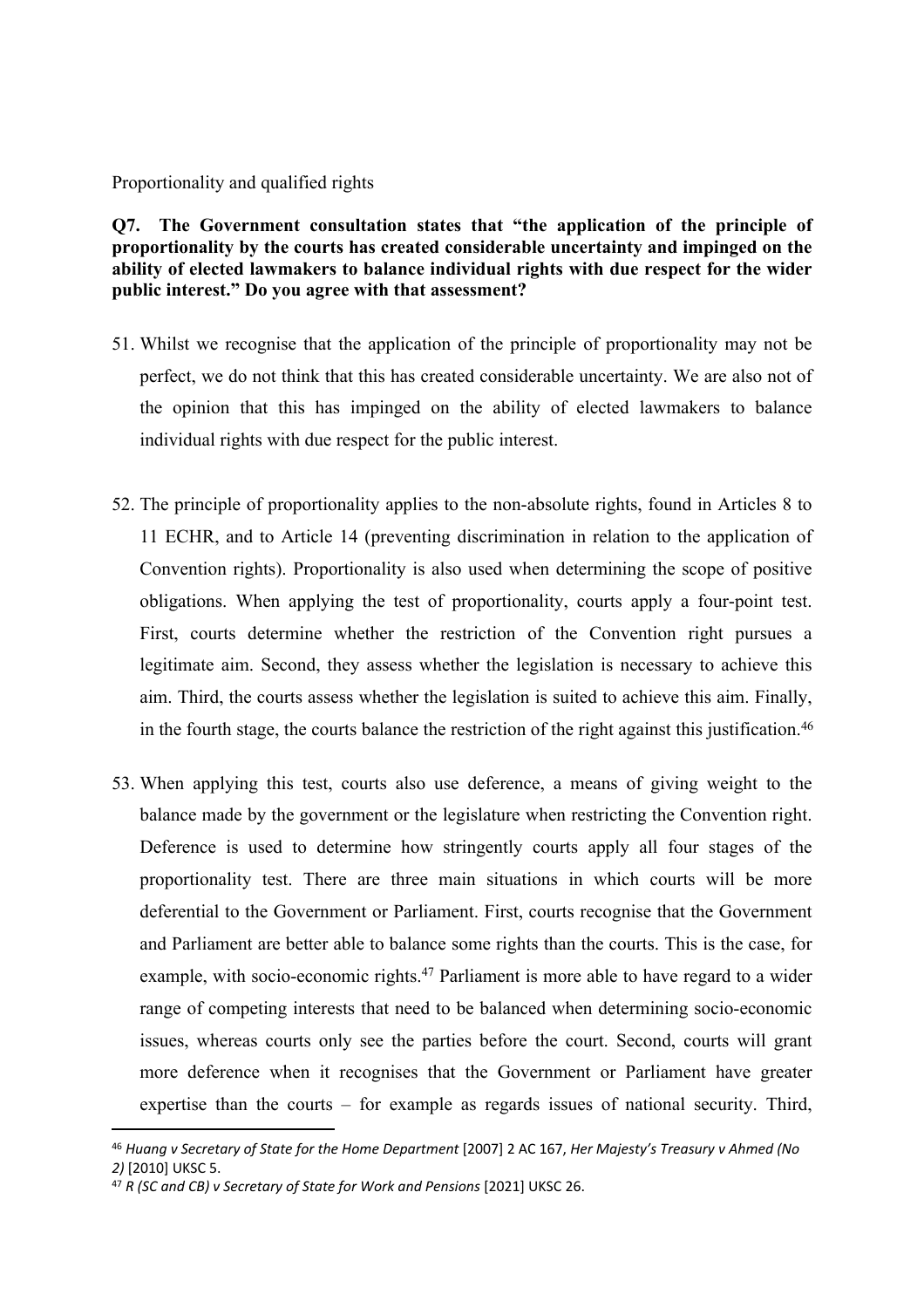courts grant greater deference when there is evidence of Parliamentary engagement in determining how a right is balanced.<sup>48</sup>

- 54. Whilst it may not always be easy to predict how the proportionality test will be applied, some of this lack of certainty stems from the difficulties that surround applying this test in a manner that is sensitive to the need to recognise those areas where more weight should be given to the Government or Parliament when making this assessment. One way of improving clarity here would be to encourage more informal dialogue between courts and governmental departments in order to facilitate a better understanding of how the proportionality test applies in practice.
- 55. It is also worth bearing in mind that the proportionality test stems from decisions of the Strasbourg court. Any modification of this test in order to facilitate greater clarity may run the risk of more cases being taken to the Strasbourg court, which may result in more adverse decisions against the UK.

Public authorities and positive obligations

**Q8. The Government is proposing changes to section 6 of the Human Rights Act, which makes it unlawful for a "public authority" to act in a way which is incompatible with a Convention right. Is the law sufficiently clear for bodies to determine when they are exercising functions of a public nature for the purposes of section 6? Should Parliament seek to clarify the definition of public authorities in legislation, or should this be left to the courts?**

56. Practical difficulties have arisen with the application of the definition of a public authority in section 6 of the Human Rights Act 1998. Section 6 distinguishes public from private bodies based on their functions. However, it can be difficult to distinguish between public and private functions, especially where public services are performed by a private individual or company as opposed to an institution that is part of the State. These difficulties do give rise to a lack of clarity when determining whether a body is

<sup>48</sup> *R (Z) v Hackney London Borough Council* [2020] UKSC 40, where Lord Sales stated that; 'The margin of appreciation to be afforded to Parliament when it has sought to strike a balance between competing interests varies depending on context. Where, as here, Parliament has had its attention directed to the competing interests and to the need for the regime it enacts to strike a balance which is fair and proportionate and has plainly legislated with a view to satisfying that requirement, the margin of appreciation will tend to be wider. A court should accord weight to the judgment made by the democratic legislature on a subject where different views regarding what constitutes a fair balance can reasonably be entertained.' (at para [107]).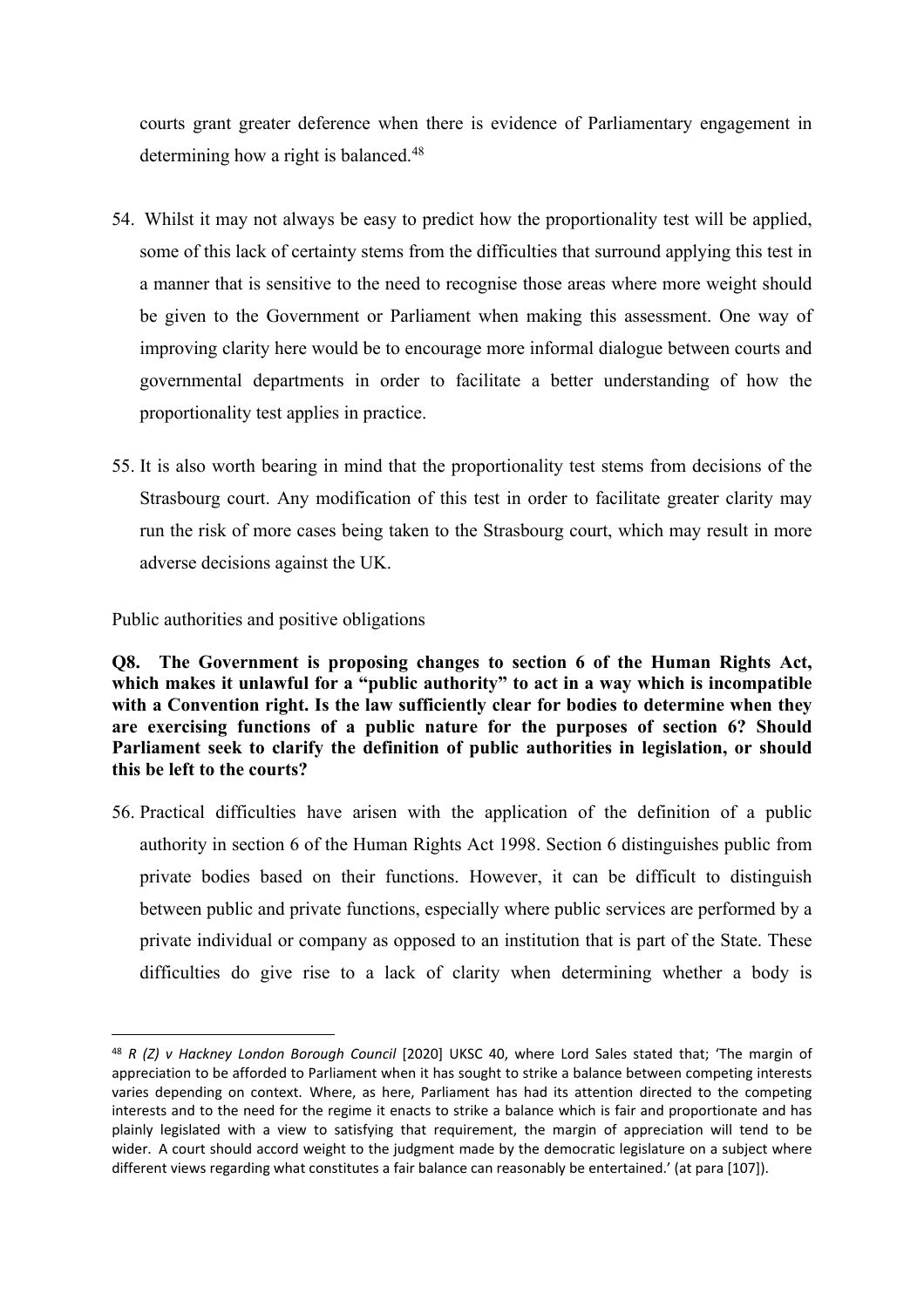performing a public function so as to fall within the definition of a public authority for the purposes of section 6 HRA.

- 57. It is important to recognise, however, that UK law has developed a relatively narrow definition of the scope of a public body for the purposes of the HRA. This can be seen in the leading case of *YL*, which concerned whether care homes were public authorities when they were providing care for those for whom a public authority had a duty to organise care.<sup>49</sup> The Supreme Court concluded that care homes were not public authorities. The legislation only required the public authority to arrange for care, rather than to provide the care. Moreover, when providing care, private care homes were primary concerned with commercial decisions. The provision of accommodation was also not a public function in and of itself. The legislature responded to this decision by a specific enactment in legislation which expressly recognised that care homes were public authorities for the purposes of the HRA.<sup>50</sup>
- 58. One possibility would be to continue to apply the current legal test, which tends to err on the side of a narrower definition of a public authority. The test has now been clearly established, even if its application may not always be precise, and there is the ability for Parliament to intervene when necessary (as it did following *YL*) to ensure an effective protection of human rights.
- 59. Another possibility would be to legislate to provide a clearer definition of a public body. However, as with the delineation between issues that are and are not suitable for judicial resolution, this could be difficult to achieve. Legislation would either have to incorporate general principles, which may not improve legal clarity, or provide a list which runs the risk of being overly complicated (and therefore could give rise to legal uncertainty) as well as potentially being over or under inclusive.
- 60. A further option would be to reverse the assumption that a private body performing a function that a public body is under a duty to provide is not, therefore, a public authority. This would provide greater clarity for private bodies with whom public bodies enter into contracts by making clear the assumption that they would be treated as a public body if performing a function that the public body was under a duty to provide. It would then be

<sup>49</sup> *YL v Birmingham City Council* [2008] 1 AC 95.

<sup>50</sup> Care Act 2014, section 73.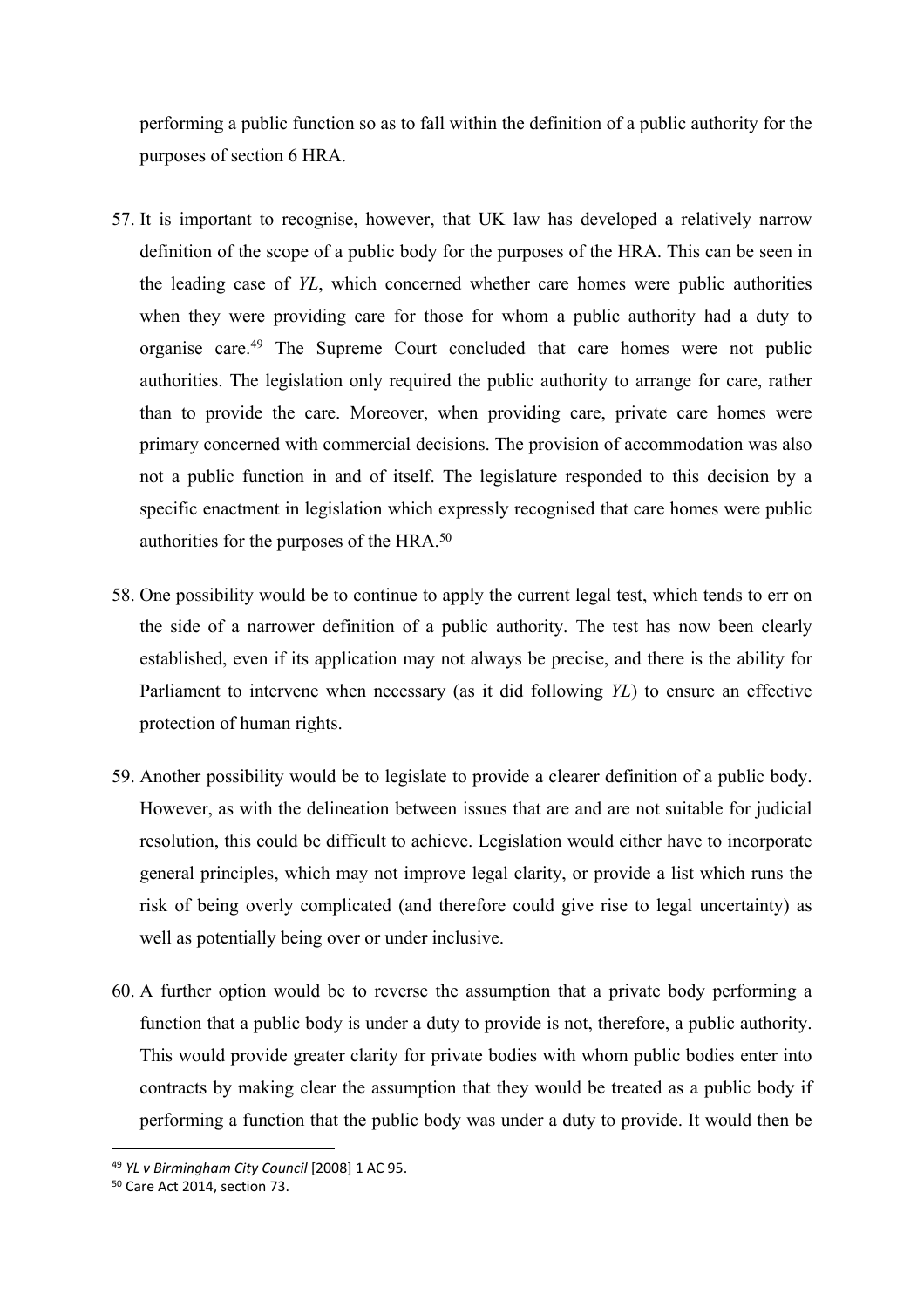possible for Parliament to provide a list of exceptions to this assumption. However, as this is reversing the current law, this would also require a detailed assessment of those bodies that may become public authorities for the purposes of the HRA. Legislation may need to scrutinise this list, and enact exceptions where required, or would have to empower the executive to enact regulations. Any legislation would require a transition period. This may give rise to uncertainty in the short term which would have to be balanced against any long-term improvement in legal certainty.

61. Given that issues of legal certainty arise not from the definition of a public authority, but its application to the wide range of functions that public authorities have contracted out to private bodies to perform, it may be wiser to leave the definition as it is while ensuring awareness of when this may give rise to problems in specific areas and (as with *YL*) to legislate accordingly to resolve these difficulties. It may also be wise for the Government and Parliament, when enacting legislation that creates new bodies which may perform a public function, to consider whether to include a specific provision in the legislation clarifying that this particular institution should or should not be considered a public body for the purposes of section 6 HRA.

# **Is there any justification for broadening the defence available in section 6(2) to provide that wherever public authorities are clearly giving effect to primary legislation, then they cannot be found to be acting unlawfully?**

- 62. Section 6(2) currently provides a defence to a public authority when it is obliged by primary legislation to act in a manner which breaches Convention rights. The scope of its application is linked to section 3 HRA. When it is possible to interpret primary legislation in a manner compatible with Convention rights, then this may limit the application of section 6(2). This is because a Convention-compatible interpretation of primary legislation may mean that a public body is no longer required to act in a manner that is incompatible with Convention rights.
- 63. We do not think that there is a justification for broadening this defence. This is for three reasons. First, it may weaken human rights protections. It is important to recognise that section 6(2) concerns the behaviour of public authorities and not of the legislature. It is designed to ensure that public authorities are not placed in an impossible situation, where primary legislation requires them to act in a manner that contravenes Convention rights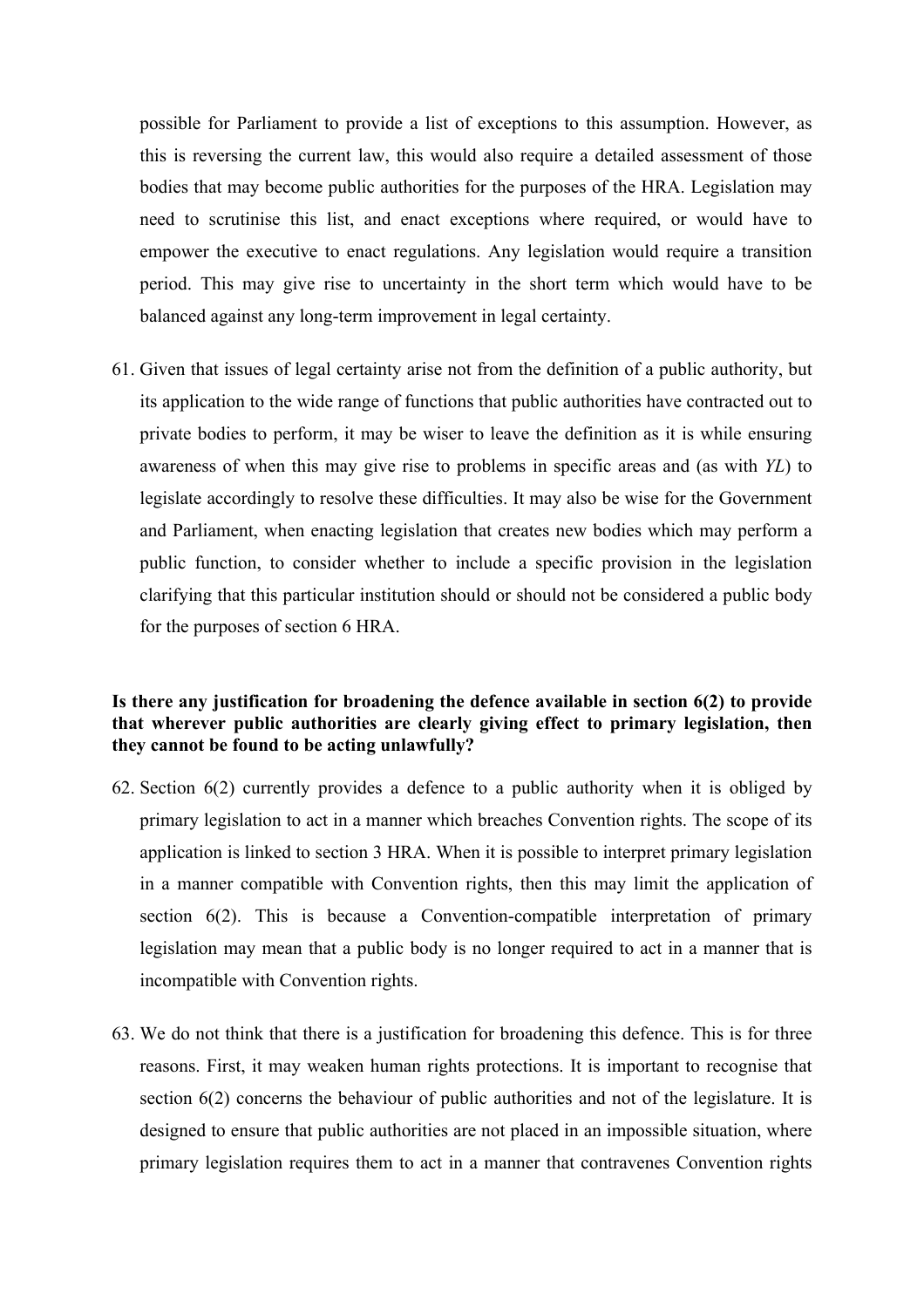and section 6 HRA makes it unlawful to act in a manner that is incompatible with Convention rights. To broaden the defence would change the purpose of section 6(2), essentially empowering public authorities to act in a manner that is incompatible with Convention rights when they are clearly giving effect to primary legislation. It may also undermine the culture developing in public authorities to focus on Convention rights when determining their actions, shifting this focus instead to interpreting primary legislation governing their actions, rather than checking whether primary legislation obliges them to act in a manner incompatible with Convention rights. This would weaken the obligation on public authorities to act in a manner compatible with Convention rights, which could potentially undermine the protection of human rights more generally.

- 64. Second, any modification to section 6(2) has to take account of the proposed modifications to section 3 HRA. The consultation paper asks whether courts should only interpret legislation in a manner compatible with Convention rights when faced with ambiguous legislation, alongside proposing changes such that Convention-compatible interpretations must be in line with the wording and purpose of legislation. These changes are designed to reduce situations in which it is possible to interpret legislation so as to comply with Convention rights. This means that there will be more circumstances in which a public authority would be required by primary legislation to act in a manner that breached Convention rights. The impact of any modification to section 6(2), therefore, must be considered in tandem with the modification to section 3. This provides a further justification for caution, given the potential for a reduction in human rights protections.
- 65. Third, to modify section 6(2) in this manner may have the effect of transferring to public authorities the decision to determine whether to comply with Convention rights or to follow legislation. The proposed modification to section 6(2) requires public authorities to determine the clear meaning of legislation. However, it may be difficult to determine what the clear meaning of a legislative provision requires in practice. Whilst legislation may appear clear, it may nevertheless not be clear as concerns its application to a novel situation. Consequently, public authorities, some of whom are not governmental bodies which are accountable to Parliament for their actions, may be able to choose whether to uphold Convention rights, or to justify their action not to adhere to Convention rights because they believe this interpretation of legislation is clear. This flexibility may give rise to greater litigation, as applicants argue that the legislation was not clear and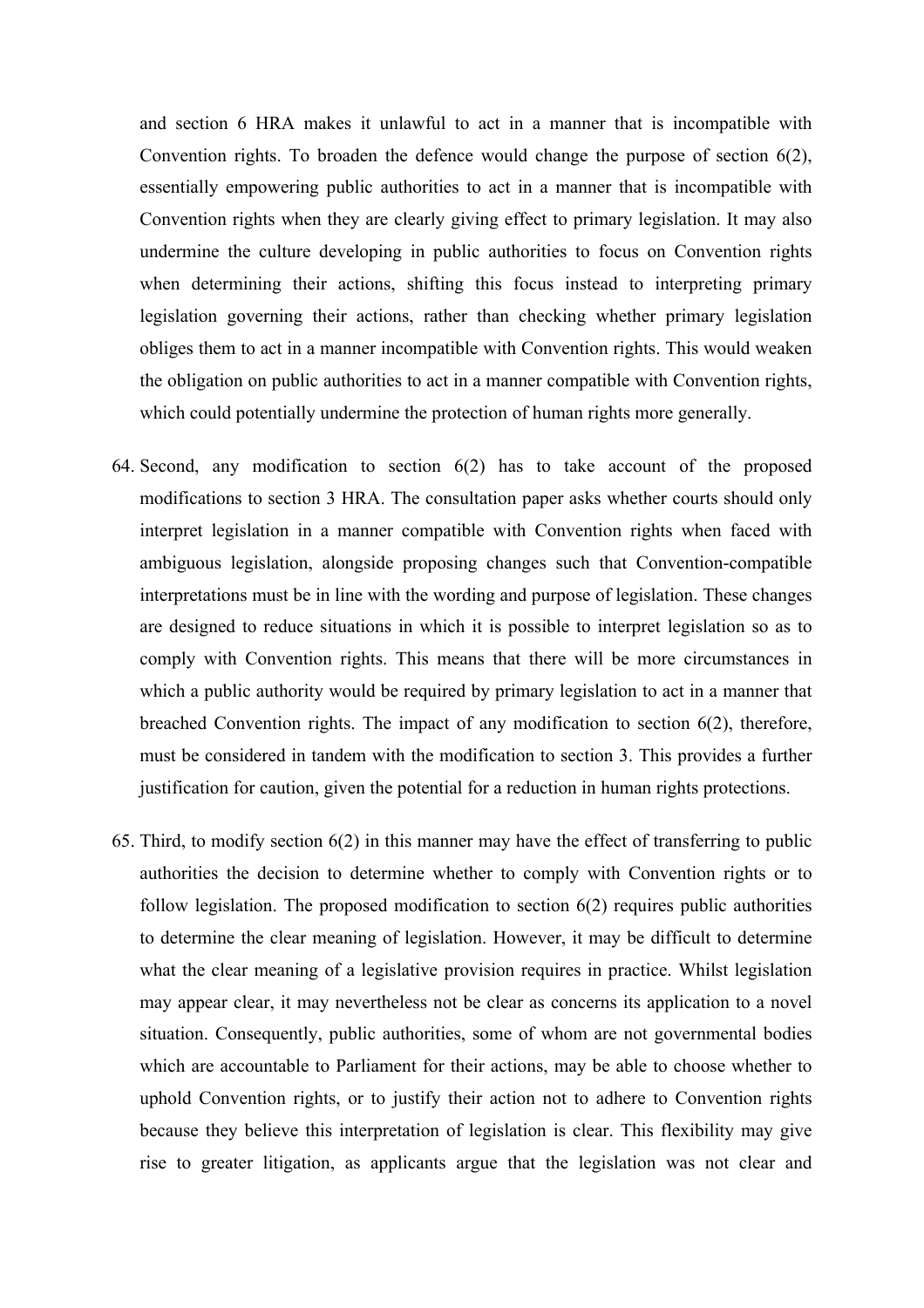therefore the public authority should, instead, have acted in a manner compatible with Convention rights. This creation of further litigation may contradict a further aim of the Government's proposed legislation which is to reduce the costs that fall on public authorities, both in time and money, defending what eventually turn out to be frivolous cases.

# **Q9. Do you think requiring public bodies to actively take steps to protect Convention rights, known as "positive obligations", has led to courts deciding questions of public policy? Is there any case for introducing legislative changes to limit the scope of "positive obligations" on public authorities?**

- 66. It is important to recognise the way in which Convention rights give rise to positive obligations in order to assess whether the law relating to positive obligations has led to courts questioning issues of public policy, as well as recognising that not all Convention rights create positive obligations. When these elements are considered, we would argue that there is no case for introducing legislative changes to limit the scope of positive obligations. Uncertainty may arise when trying to determine what is meant by a positive obligation. Any legislation risks being under or over inclusive – either including restrictions on positive obligations that do not pose a risk of courts determining public policy or failing to recognise situations when there is a risk that courts are determining aspects of public policy that are not classified as imposing a positive obligation. Moreover, we would argue that it is not the case that courts are imposing positive obligations that interfere with public policy. Rather, courts determine situations in which the Government or the legislature are required to establish an administrative or legislative framework for the protection of a Convention right. This framework provides sufficient flexibility for the Government or the legislature to determine issues of public policy whilst facilitating the protection of important human rights.
- 67. First, positive obligations arise when a public body is required to act in order to facilitate the achievement of Convention rights. For example, the Strasbourg has recognised that Article 10 ECHR not only requires that States do not act to harm freedom of expression, but also that the State takes measures to ensure freedom of expression is facilitated by ensuring individuals can exercise their right to peaceful protest. This may require, for example, that the State ensures that protests are policed effectively to balance the right to peaceful protest and to maintain public order.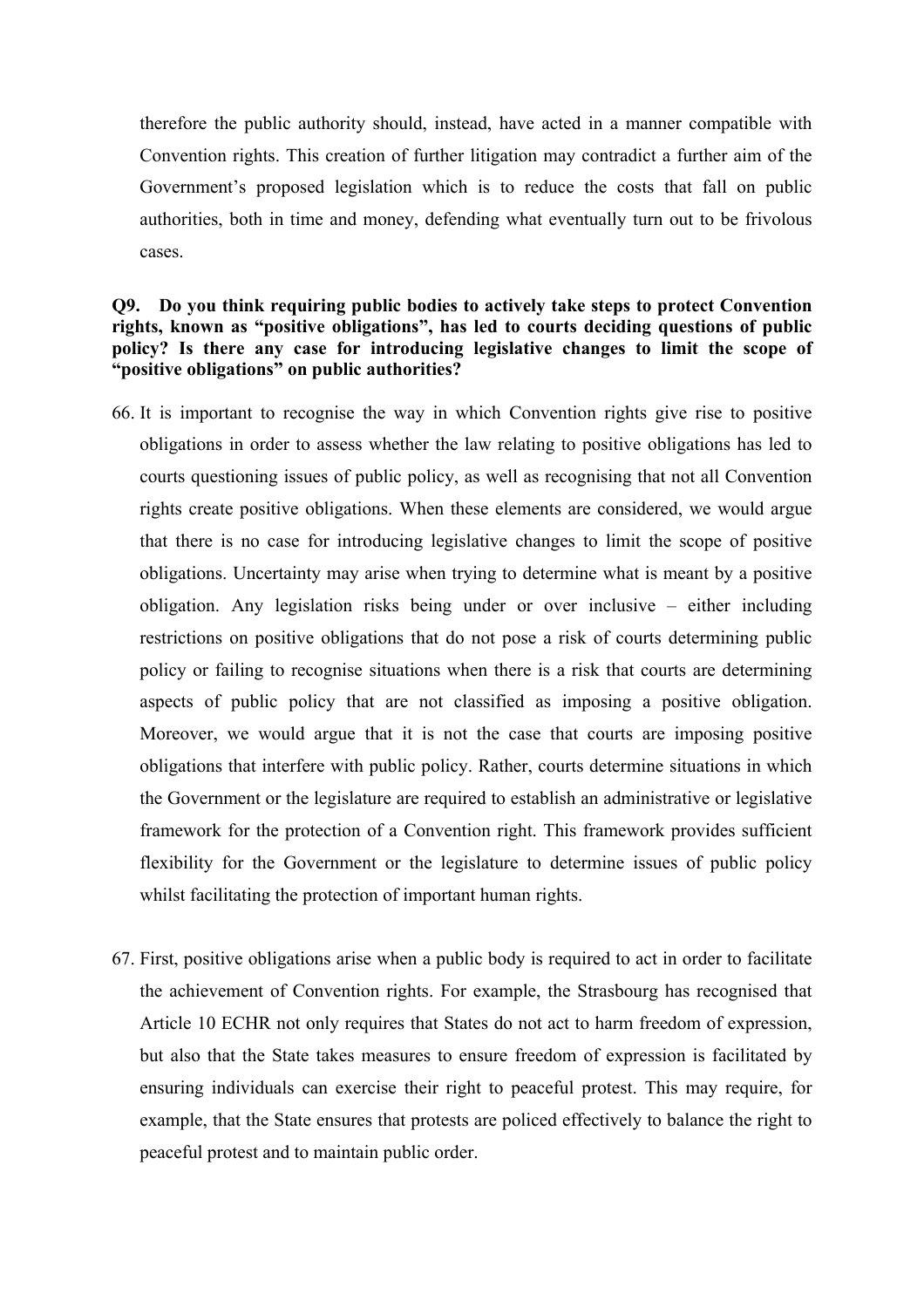- 68. Second, positive obligations may occur in order to ensure that Convention rights are not harmed through the actions of private individuals as well as by public bodies. Articles 8 and Articles 10 ECHR, for example, have been interpreted to ensure that privately-owned newspapers do not publish stories that harm the privacy rights of individuals, while respecting the newspapers' right to freedom of expression. It is not clear how these obligations mean that courts are interfering with issues of public policy. It is perfectly feasible in these situations for legislation to be used to determine this balance rather than, as has been the case in the UK, relying on courts to balance these rights through their application of the case law.
- 69. Where issues may arise is with regard to the first type of positive obligations. Two of the examples provided by the Government in their consultation paper are examples of this form of positive obligation: *Rabone<sup>51</sup>* and *Osman*. <sup>52</sup> Both concern the right to life, protected by Article 2 ECHR. The Strasbourg court has recognised two ways in which the right to life may create positive obligations for the state. First, Article 2 imposes a positive obligation on the State to carry out an investigation into deaths for which the State is responsible. Second, Article 2 imposes a positive obligation on the State to establish a legislative or administrative framework to provide effective deterrence against threats to the right to life. In *Rabone* this extended to a framework as regards the protection of voluntary patients in hospitals who may be at risk of taking their own lives. In *Osman*, this concerned a framework as regards those whose life was at threat from the actions of others.
- 70. Any legislation designed to regulate positive obligations would need to distinguish between these types of positive obligation. Problems may arise as regards positive obligations of the type set out in *Osman* and *Rabone,* insofar as they require an administrative or legislative framework which may place obligations on public authorities. However, the same problem does not arise as regards situations in which a positive obligation may require States to create a legislative framework for the purpose of ensuring that private individuals do not harm the rights of other private individuals.
- 71. Moreover, administrative burdens, and potential policy decisions, can also arise in cases that do not create positive obligations. These arise through the requirement to ensure that

<sup>51</sup> *Rabone v Pennine Care NHS Trust* [2012] UKSC 2, [2012] 2 AC 72.

<sup>52</sup> *Osman v United Kingdom* [1998] ECHR 23452/94, (1998) 5 BHRC 293.